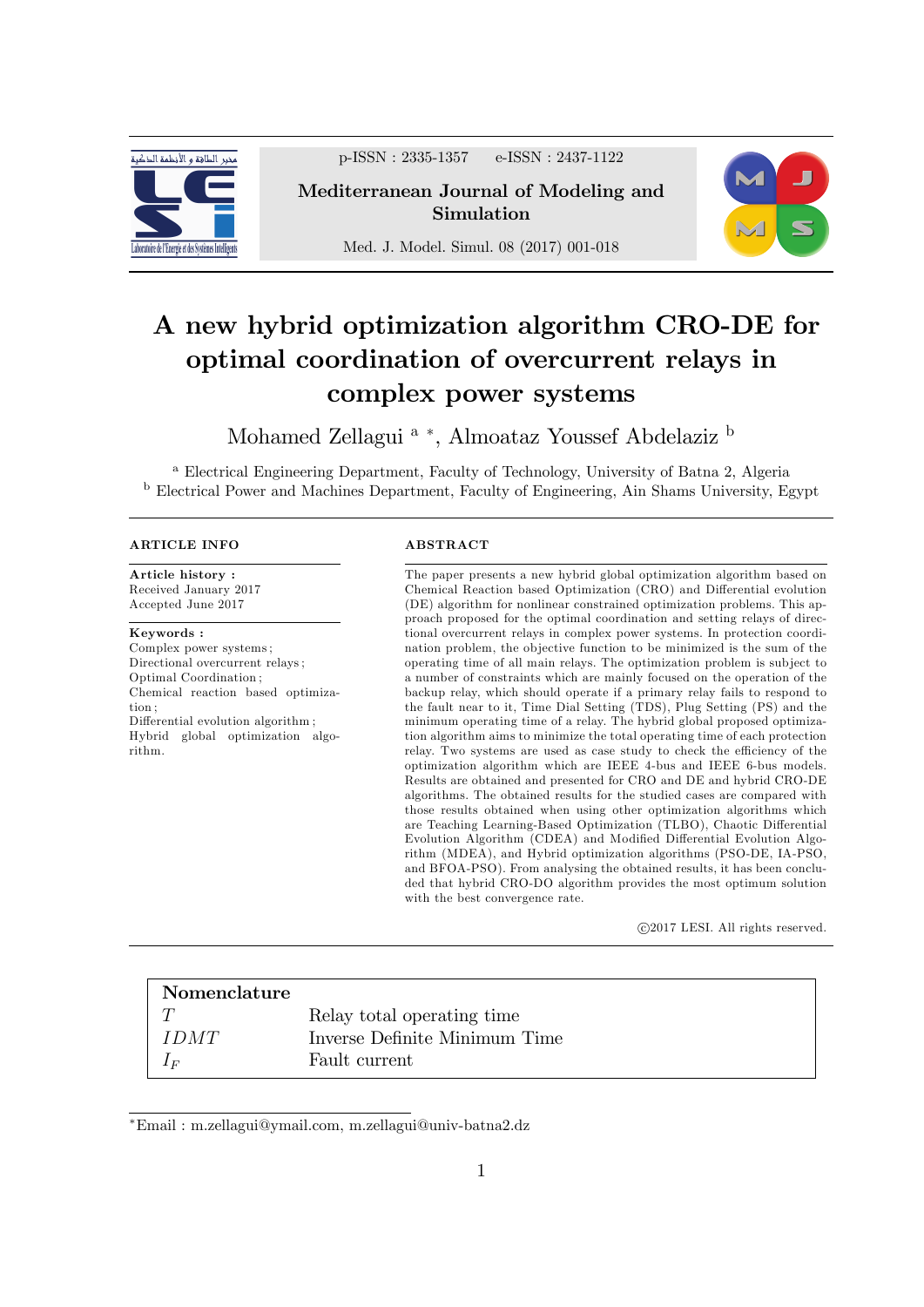| T                    | Relay total operating time                             |
|----------------------|--------------------------------------------------------|
| <i>IDMT</i>          | Inverse Definite Minimum Time                          |
| $I_F$                | Fault current                                          |
| <i>TDS</i>           | Time Dial Setting                                      |
| PS                   | Plug Setting                                           |
| CT                   | Current transformer                                    |
| $CT_{pr-cating}$     | Primary rating of CT                                   |
| $I_{relay}$          | Current seen by the relay                              |
| OF                   | Objective function                                     |
| $TDS_{min}$          | Minimum value for TDS                                  |
| $TDS_{max}$          | Maximum value for TDS                                  |
| $T^{\min}$           | Minimum value of relay operating time                  |
| $T^{\max}$           | Maximum value of relay operating time                  |
| CTI                  | Coordination Time Interval                             |
| $T_{pri-cl-in}$      | Operating time to clear near end fault                 |
| $T_{pri-far-bus}$    | Operating time to clear far end fault                  |
| $T_{primary}$        | Operating time of primary relay                        |
| $T_{\text{backup}}$  | Operating time of backup relay                         |
| $N_{cl}$ , $N_{far}$ | Number of relays installed at both ends of the primary |

# 1. Introduction

Optimization is the selection of the best element from some sets of variables with a long history dating back to the years when Euclid conducted research to gain the minimum distance between a point and a line. When the complexity and the dimension of the search space make a problem unsolvable by a deterministic algorithm, probabilistic algorithms deal with this problem by going through a diverse set of possible solutions or candidate solutions. Over the past years, there has been a growing interest in solving optimization problems by means of algorithms inspired on natural paradigms. These techniques have been applied to the optimization of complex computational problems in the engineering problems.

Global optimization is a branch of applied mathematics and numerical analysis that deals with the global optimization of a function or a set of functions according to some criteria. Typically, a set of bound and more general constraints is also present, and the decision variables are optimized considering also the constraints. Directional overcurrent relay is a good technical and economic choice for protection of transmission and distribution power systems [1]. Such a relay with inverse time characteristics consists of an instantaneous unit and a time overcurrent unit. The overcurrent relay has two parameters to be defined which are PS and TDS. The use of computers in the power systems application of relay coordination has relieved protection engineers from huge mathematical calculations.

Coordination of overcurrent relays requires the accurate selection of optimum settings. Out of both, only the values of TDS can be optimized while solving the coordination problem with the help of optimization algorithms. In protection coordination problem, the total operating time of all main relays is minimized.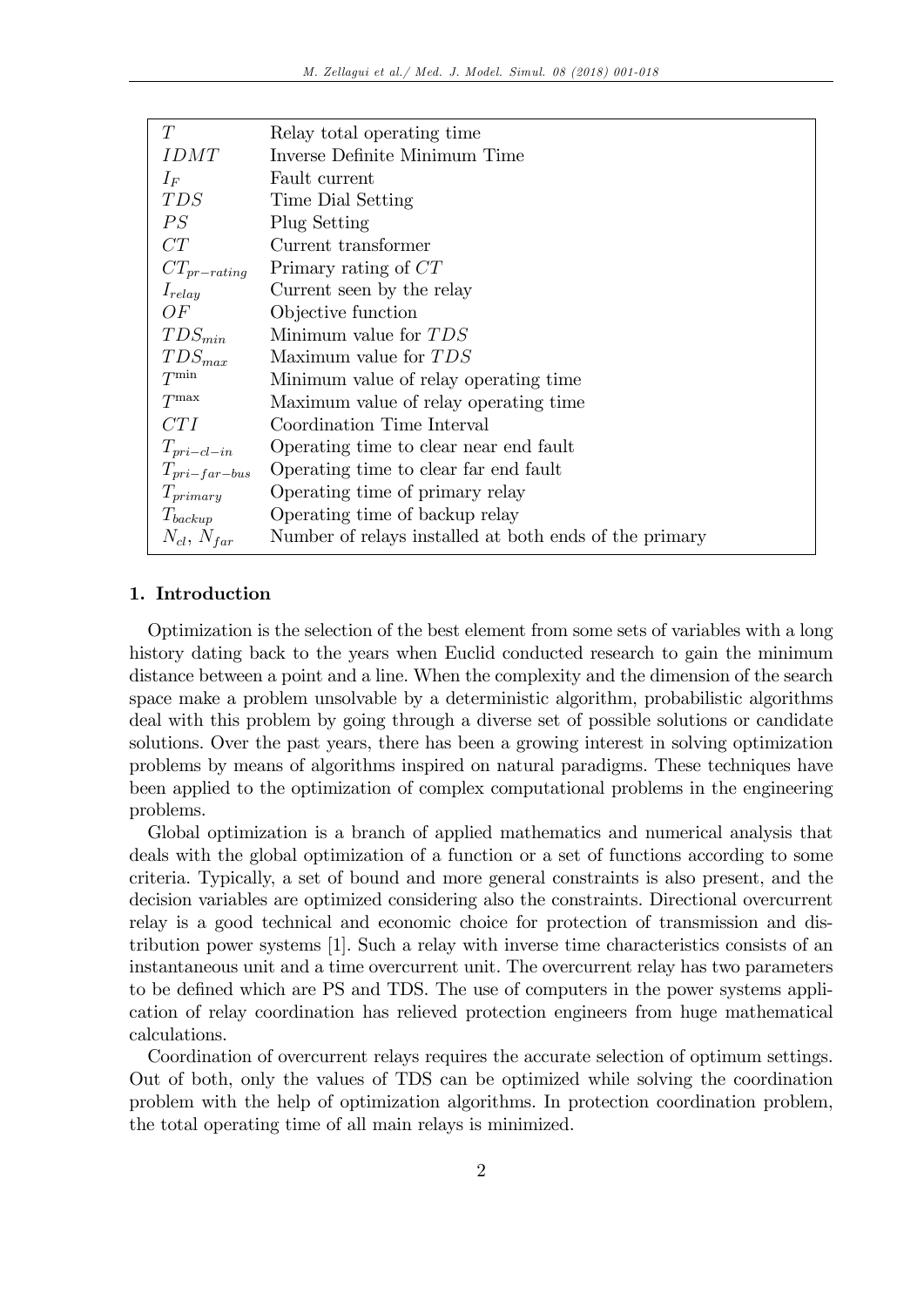Constraints of the problem are considered in the secondary relay which should operate if the main relay fails to respond to the fault near to it, TDS and PS and minimum operating time of the relay. Table 1 represents the different optimization algorithms which were developed by researchers to provide optimum solution for relay settings and coordination in order to achieve optimum protection.

| Paper                        | <b>Optimization Algorithm</b>                   |
|------------------------------|-------------------------------------------------|
| 2]                           | Evolutionary Algorithm                          |
| $\lceil 3 \rceil$            | Differential Evolution Algorithm                |
| $\left[ 4\right]$            | Modified Differential Evolution Algorithm       |
| [5]                          | Self-Adaptive Differential Evolutionary         |
| [6]                          | Particle Swarm Optimization                     |
| $[7-8]$                      | Modified Particle Swarm Optimization            |
| [9]                          | Evolutionary Particle Swarm Optimization        |
| [10]                         | Box-Muller Harmony Search                       |
| [11]                         | Zero-one Integer Programming                    |
| [12]                         | Covariance Matrix Adaptation Evolution Strategy |
| $\left\lceil 13\right\rceil$ | Seeker Algorithm                                |
| [14]                         | Teaching Learning Based Optimization            |
| [15]                         | Chaotic Differential Evolution Algorithm        |
| 16                           | Informative Differential Evolution Algorithm    |
| $\left\lceil 17\right\rceil$ | Firefly Optimization Algorithm                  |
| [18]                         | Krill Herd Algorithm                            |
| [19]                         | Non-dominated Sorting Genetic Algorithm         |
| [20]                         | Biogeography Based Optimization                 |
| [21]                         | Hybrid IA-PSO Algorithm                         |
| [22]                         | Hybrid BFOA-PSO Algorithm                       |
| [23]                         | Hybrid PSO-DE Algorithm                         |

**Table**  $1$  – Literature for global optimization algorithm.

In this research work, a hybrid global optimization technique namely CRO-DE is proposed to select the optimal values of relay settings and present a solution for the coordination problem between primary and backup relays. In this paper, hybrid CRO-DE algorithms are applied to IEEE 4-bus and IEEE 6-bus systems which are modelled and simulated to verify the efficiency of the proposed hybrid algorithm. Moreover, the obtained results when using these three algorithms are compared with the published results obtained for TLBO, CDEA, MDEA, hybrid PSO-DE, hybrid IA-PSO, and hybrid BFOA-PSO optimization algorithms. When compared with the other algorithms, hybrid CRO-DE algorithm shows faster convergence and provides an improvement in minimizing the total operating time  $(T)$  of each protection relay in the two studied cases.

#### 2. Optimal Relay Coordination Problem

The operating time of IDMT relay is inversely proportional to the fault current. Hence, overcurrent relay will operate fast after sensing a high current. The tripping time of the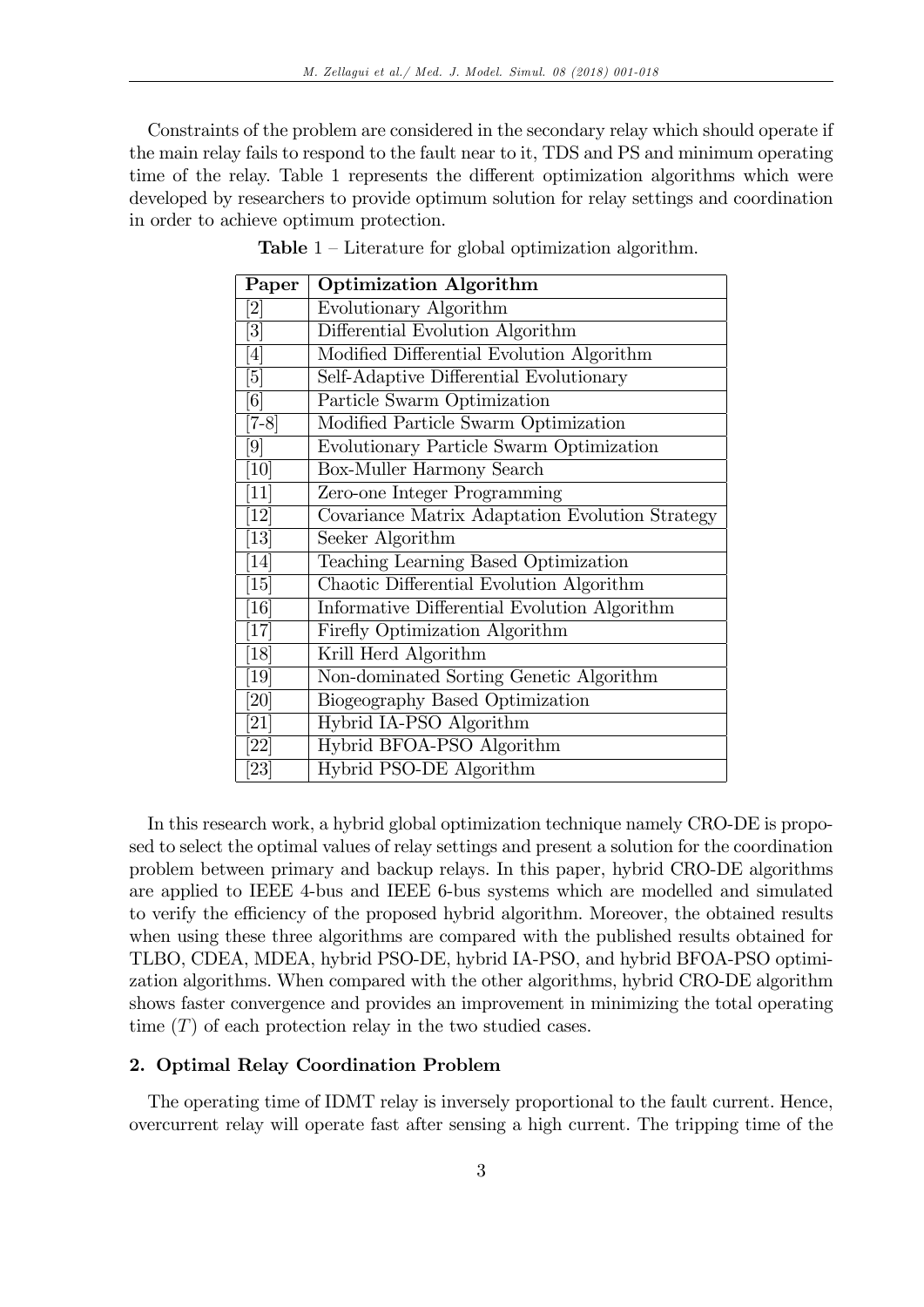relay follows a time over current delayed curve, in which the time delay depends upon the current. The two decisive factors are  $TDS$  and  $PS$ . The operating time of the relay is closely related to TDS, PS and the fault current  $(I_F)$ . The total operating time is given by a non-linear mathematical equation [3], [11-15] with respect to the coordination time constraint between backup and primary relays :

$$
T = \frac{\alpha \times TDS}{\left(\frac{I_F}{PS \times CT_{pr-rating}}\right)^{\beta} - \gamma}
$$
\n(1)

Where,  $\alpha$ ,  $\beta$  and  $\gamma$  are constants. According to IEEE standards [21], the values of these constants are given by 0.14, 0.02 and 1.0, respectively.  $I_F$  is the fault current at  $CT$  primary terminal where the fault occurs while  $CT_{pr-rating}$  is the primary rating of CT. The ratio between  $IF$  and  $CT_{pr-rating}$  gives the current seen by the relay denoted by  $I_{relay}.$ 

$$
I_{relay} = \frac{I_F}{CT_{pr-rating}}\tag{2}
$$

#### 2.1. Objective Function

As in Figure 1, a close-in fault (or near end fault) is a fault that occurs close to the relay and a far-bus fault (or far end fault) is a fault that occurs at the other end of the line.



Fig.  $1 - \text{Close-in and far-bus faults}$  for primary relay.

In coordination studies, the summation of the operating time of all the primary relays to clear a near or far end fault can be considered as an objective function that is to be minimized. Therefore, the objective function (OF) can be expressed as follows, as given in [4],  $[14-15]$ :

$$
Minimize OF = \sum_{i=1}^{N_{cl}} T_{pri-cl-in}^{i} + \sum_{j=1}^{N_{far}} T_{pri-far-bus}^{j}
$$
\n(3)

Where,

$$
T_{pri-cl-in}^{i} = \frac{0.14 \times TDS^{i}}{\left(\frac{I_F^{i}}{PS^{i} \times CT_{pr-rating}^{i}}\right)^{0.02} - 1}
$$
\n(4)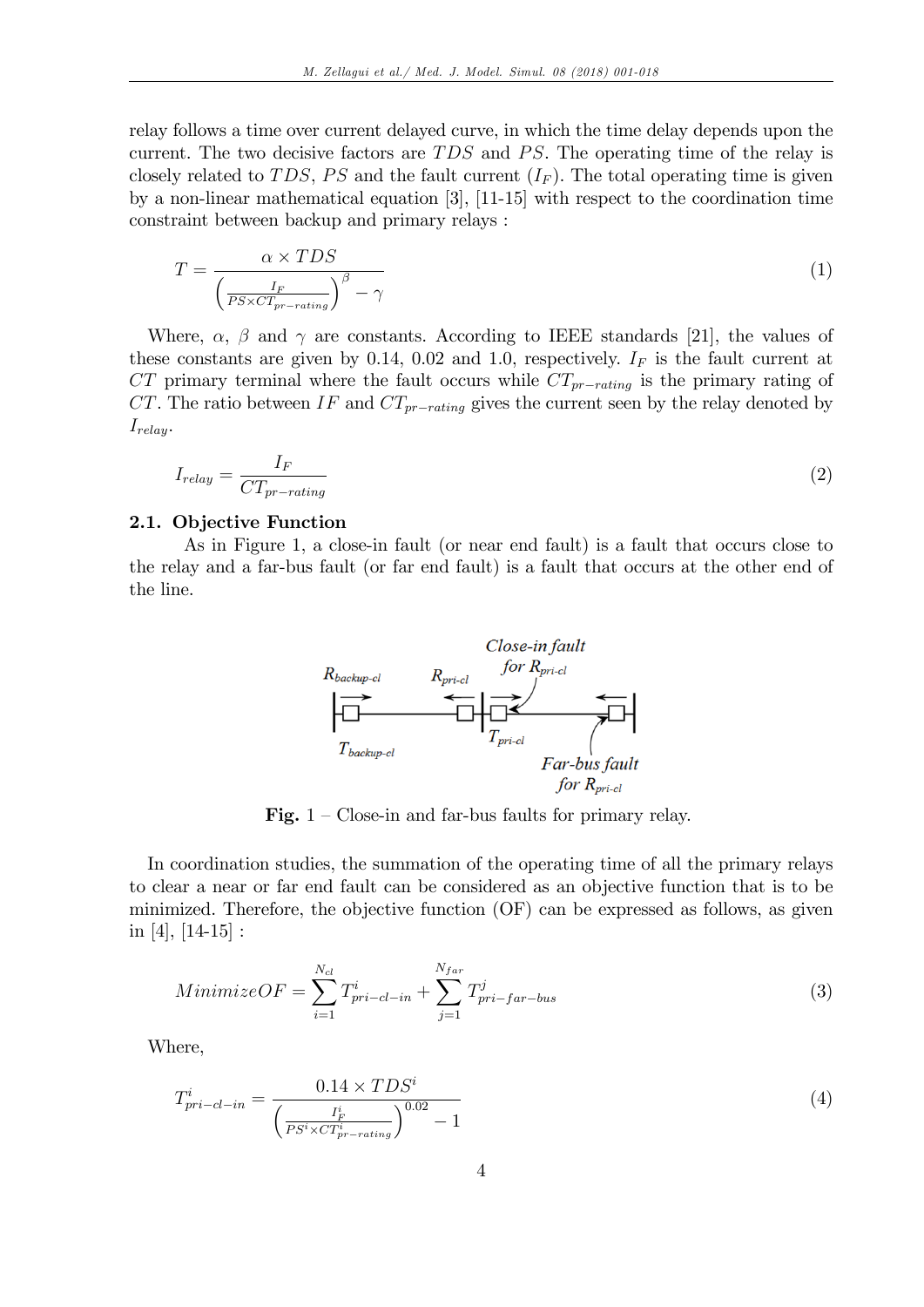$$
T_{pri-far-bus}^{j} = \frac{0.14 \times TDS^{j}}{\left(\frac{I_F^j}{PS^{j} \times CT_{pr-rating}^{j}}\right)^{0.02} - 1}
$$
\n
$$
\tag{5}
$$

#### 2.2. Constraints

Three constraints are considered for the minimization problem. The first constraint is TDS of the relay which is the time delay before the relay operates whenever the fault current becomes equal to or greater than the  $PS$  setting [12-17].

$$
TDS_{\min}^i \leq TDS^i \leq TDS_{\max}^i \tag{6}
$$

Where, *i* varies between 1 and  $N_{cl}$ .  $TDS_{min}^i$  and  $TDS_{max}^i$  are the minimum and maximum limits of  $TDS$  which are 0.05 and 1.10 sec, respectively. The second constraint concerning  $PS$  takes the form :

$$
PS_{\min}^i \le PS^i \le PS_{\max}^i \tag{7}
$$

Where, *i* varies between 1 and  $N_{far}$ .  $PS_{min}^i$  and  $PS_{max}^i$  are the minimum and maximum values of  $PS$  which are 1.25 and 1.50, respectively. Relay operating time is related to the fault current which can be seen by the relay and the pickup current setting. Relay operating time is based on the type of the relay and it can be determined by standard characteristic curves of the relay or analytic formula. Hence, the relay operating time is defined by:

$$
T_i^{\min} \le T_i \le T_i^{\max} \tag{8}
$$

Where,  $T^{min}$  and  $T^{max}$  are the minimum and maximum values for the relay operating time which are 0.05 and 1.00, respectively. The coordination time interval between the primary and the backup relays must be verified during the optimization procedure. In this paper, the chronometric coordination between the primary and the backup relays is used :

$$
T_{\text{backward}} - T_{\text{primary}} \geq CTI
$$

Where,  $T_{\text{backward}}$  and  $T_{\text{primary}}$  are the operating time of the backup and primary relay, respectively and CTI is the minimum coordination time interval. For electromechanical relays,  $CTI$  varies between 0.30 and 0.40 sec, while for numerical relays  $CTI$  varies between 0.10 and 0.20 sec [13-14]. The value of  $T_{\text{backward}}$  and  $T_{\text{primary}}$  can be determined by equations (10) and (11) respectively.

$$
T_{\text{backup}}^i = \frac{0.14 \times TDS^x}{\left(\frac{I_F^i}{PS^x \times CT_{\text{pr-rating}}^i}\right)^{0.02} - 1} \tag{9}
$$

$$
T_{primary}^{i} = \frac{0.14 \times TDS^{y}}{\left(\frac{I_{F}^{i}}{PS^{y} \times CT_{pr-rating}^{i}}\right)^{0.02} - 1}
$$
\n(10)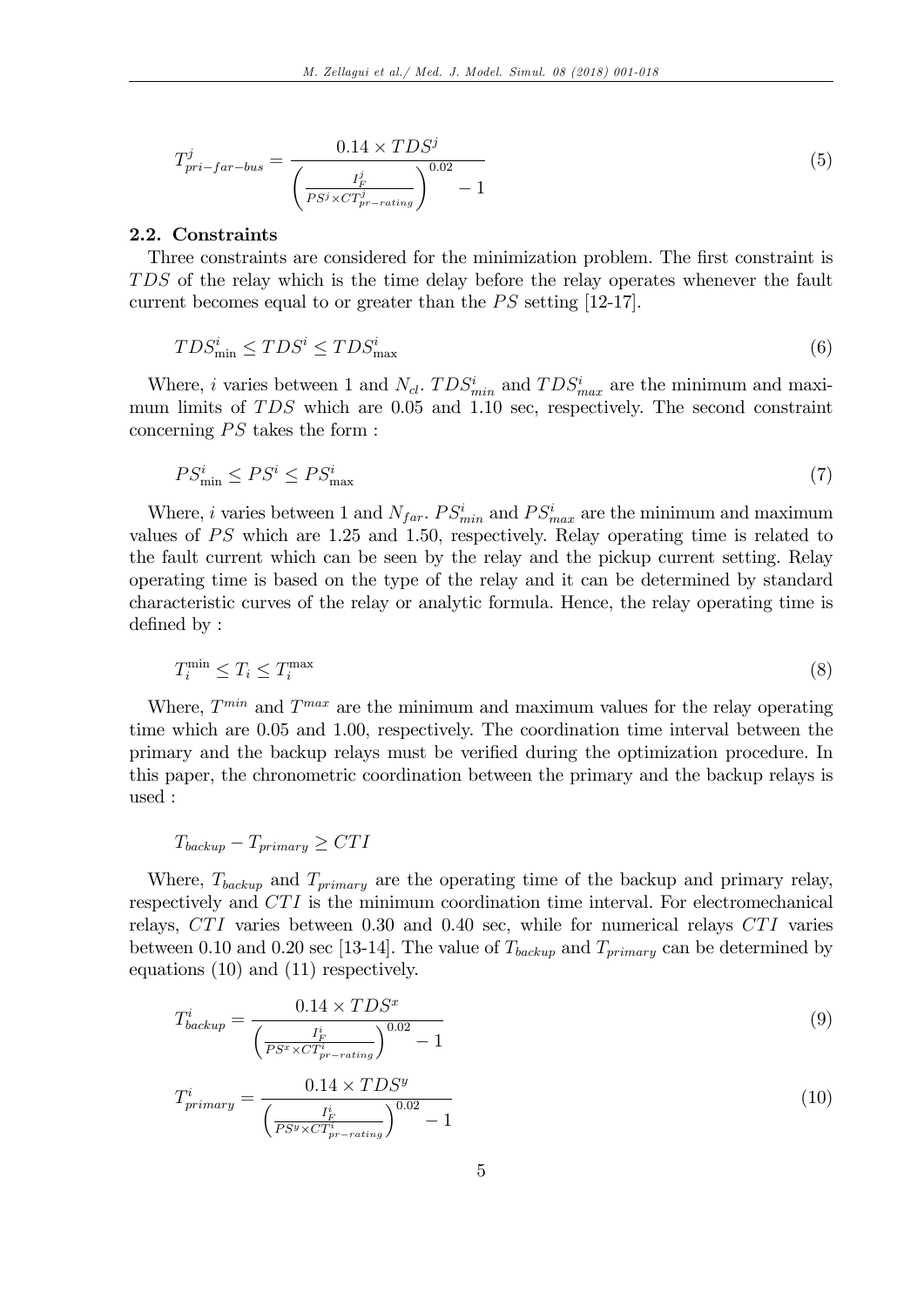#### 3. Hybrid Global Optimization Algorithms (CRO-DE)

Mutation operation of Differential Evolution (DE) algorithm is integrated with intermolecular ineffective collision and crossover operation is introduced in the inter-molecular collision, synthesis, and decomposition process to accelerate the convergence speed and improve the solution quality of Chemical Reaction Optimization (CRO) algorithm.

#### 3.1. Chemical Reaction based Optimization (CRO)

In the year of 2011, authors in [24-26] proposed CRO algorithm, based on chemical reaction process where molecules undergo a sequence of reactions with each other. The CRO has good searching ability that shows excellent operation of intensification and diversification which are two important features of evolutionary algorithm. In CRO, atomic structure of molecule represents a solution of the optimization problem. Potential energy  $(PE)$  and kinetic energy  $(KE)$  are two key factors for a molecule. The fitness of a solution is judged by the PE energy of the molecule, while KE is used to control the acceptance of new solutions with worse fitness.

Chemical reaction process may be classified into four different categories namely  $(i)$ reactions are on-wall ineffective collision, (ii) decomposition, (iii) inter-molecular ineffective collision and (iv) synthesis. On-wall ineffective collision and decomposition reactions are of single molecular reactions, where as inter-molecular ineffective collision and synthesis reaction are of the later category [24].

# (i) On-wall ineffective collision

The on-wall ineffective collision reaction occurs when a molecule hits the wall and then bounces back. In this reaction, a molecule ms is allowed to change to another molecule  $ms1$  if the following condition is satisfied :

$$
E_k^{ms} + E_p^{ms} \ge E_p^{ms_1} \tag{11}
$$

# (ii) Decomposition

The decomposition reaction is used to mimic the process of hitting the wall and then decomposing into two or more pieces. Because of the severe collision, the resultant molecular structure of the two newly formed molecules ms1, ms2 are entirely different from the original molecule  $ms$  and is also different from the neighborhood molecules. In decomposition process takes place if.

$$
E_k^{ms} + E_p^{ms} \ge E_p^{ms_1} + E_p^{ms_2}
$$
\n(12)

## (iii) Inter-molecular ineffective collision

The inter-molecular ineffective collision mimics the process that two molecules  $ms1$ ,  $ms2$  collide with each other and generate two new molecules  $ms1, ms2$ . As the collision is not severe, the molecular structures of the generated molecules are closer to the original molecules. Inter-molecular ineffective collision occurs if.

$$
E_k^{ms_1} + E_p^{ms_1} + E_k^{ms_2} + E_p^{ms_2} \ge E_p^{ms_1'} + E_p^{ms_2'} \tag{13}
$$

#### (iv) Synthesis collision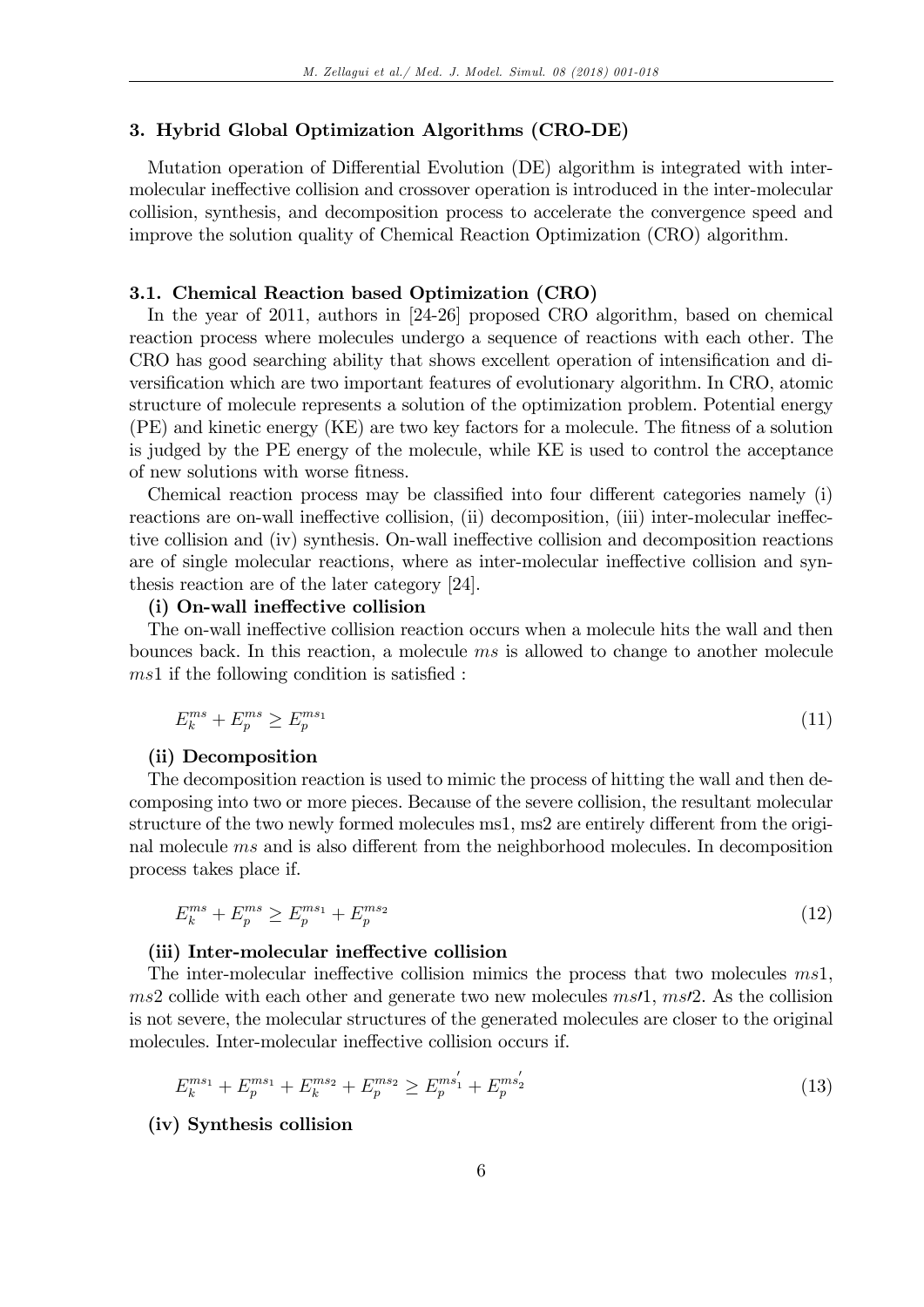In this process, two molecules  $ms1, ms2$  collides and combines together to form a single molecule  $ms/1$ . The molecular structure of the newly formed molecule is entirely different from the molecular structure of original molecules. The condition or synthesis collision is as follows.

$$
E_k^{ms_1} + E_p^{ms_1} + E_k^{ms_2} + E_p^{ms_2} \ge E_p^{ms'} \tag{14}
$$

# 3.2. Differential Evolution (DE)

DE is a population based meta-heuristic algorithm, capable of handling non-differentiable, non-linear and multi-modal objective functions [27]. A brief description of different steps of DE algorithm is given below [28, 29] :

#### (i) Initialization

In this process, a population of individuals is randomly initialized where each individual represents a potential solution to the problem. The individual vectors are randomly initialized as follows :

$$
x_i^j = x_{\min}^j + rand * \left(x_{\max}^j - x_{\min}^j\right) \tag{15}
$$

#### (ii) Mutation

In this process, the individual vectors mutate with each other to form donor vectors. For each target vector  $x_i^j$  $i$ , donor vector  $v_i^j$  $b_i^j$  is defined by :

$$
v_i^j = x_k^j + F * (x_m^j - x_n^j)
$$
\n(16)

Where,  $x_k^j$  $x_k^j$ ;  $x_m^j$ ;  $x_n^j$  are three randomly target vectors of the current population and F is a positive control parameter used for scaling the difference vectors.

#### (iii) Crossover

In crossover, the parent vector is mixed with the mutated vector to create a trial vector, according to the following equation :

$$
u_i^j = \begin{cases} v_i^j if rand_{i,j} \le c_r \\ x_i^j else \end{cases} \tag{17}
$$

Where, cr is the crossover probability and  $rand_{i,j}$  is a random number between [0, 1]. (iv) Selection

In this process, a competition is carried out between each individual  $X_i$  and its offspring  $U_i$  and the winner, selected deterministically based on fitness values, is promoted to the next generation. The selection operation can be expressed as follows :

$$
X_i(t+1) = \begin{cases} U_i(t) \, if \, f(U_i(t)) \le f(X_i(t)) \\ X_i(t) \, else \end{cases} \tag{18}
$$

And,

$$
U_i = (u_1^i, u_2^i, \dots, u_j^i, \dots, u_d^i) \tag{19}
$$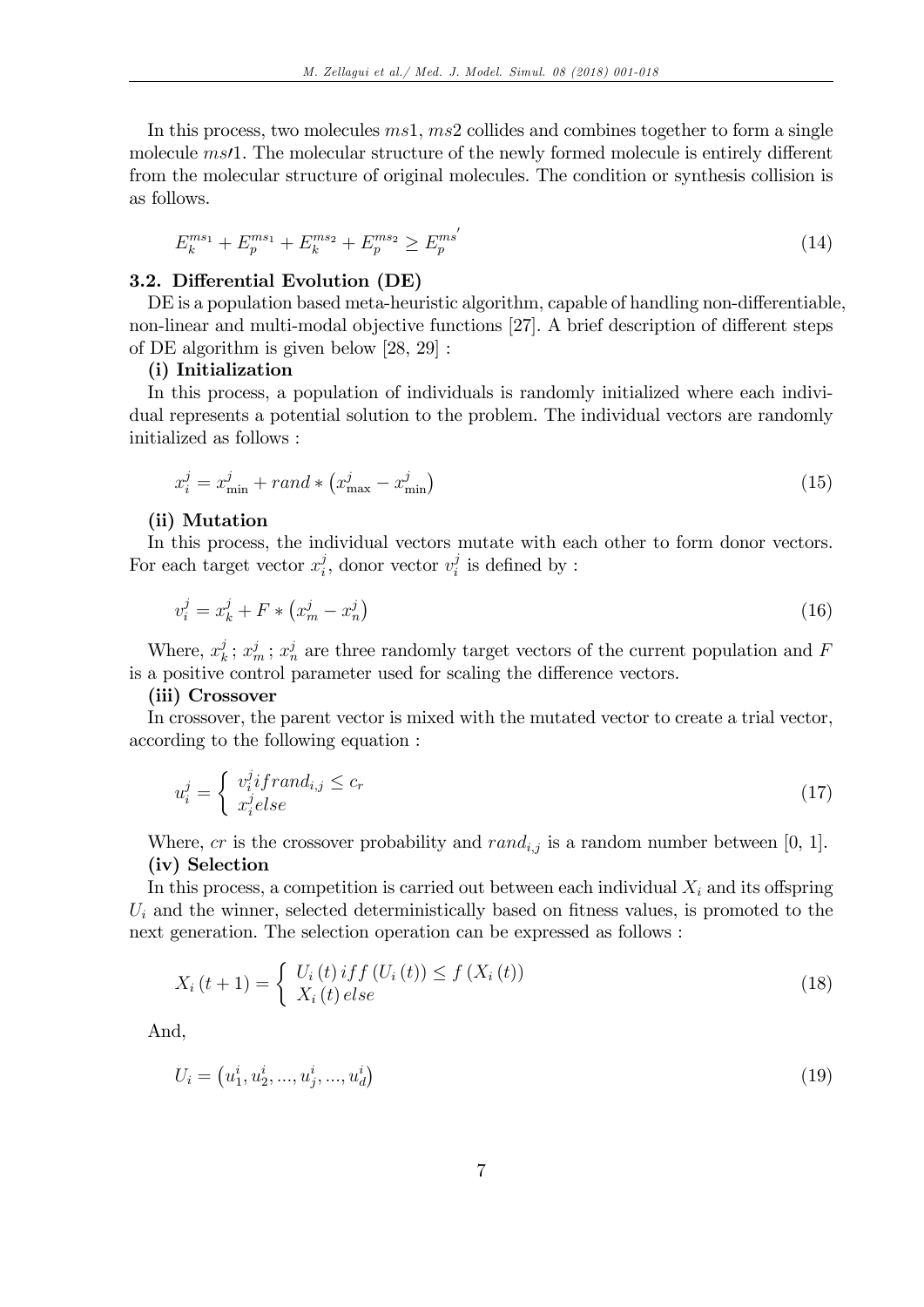$$
X_i = (x_1^i, x_2^i, \dots, x_j^i, \dots, x_d^i) \tag{20}
$$

Where,  $f(x)$  is the objective function to be minimized and d is the number of control variables.

#### 3.3. Hybrid CRO-DE Algorithm

The CRO algorithm that emphasizes on exploring the entire search space and a local version of DE algorithm that emphasizes on exploiting the local search space are combined together to make an impact on the performance of the algorithm in terms of the solution quality and convergence speed [30, 31]. The general step of the HCRO algorithm is summarized as follows [31] :

Step 1 : Initialize several numbers of molecules by randomly generated molecular structure depending upon the population size. The molecular structure of each molecule represents a potential solution to the given problem.

Step 2 : The fitness values of the specific problem of the population are assigned as the potential energy (PE) of the individual molecule. A random kinetic energy (KE) is set to the different molecules.

Step  $3$ : Based on the PE values (fitness values) best solutions are retained by elite molecules.

Step  $\mu$ : The non-elite molecules are modify using on-wall ineffective collision operations as described below :

Step  $\lambda \cdot 1$ : One molecule ms is selected randomly.

Step  $4.2$ : Using the mutation operation of DE (described in Section 'Differential evolution<sup>'</sup>) new molecule ms1 is generated which may mathematically be expressed as :

$$
ms_1 = ms_k + f * (ms_m - ms_n) \tag{21}
$$

Where,  $ms_k$ ,  $ms_m$ ,  $ms_n$  are the three different molecules chosen randomly from the current population.

Step 4.3: The potential energy  $E_p^{ms1}$  of the molecule  $ms_1$  is evaluate and the old molecule ms is replaced by new one  $ms_1$  if the condition  $E_k^{ms} + E_p^{ms} \ge E_p^{ms1}$  is satisfied and the KE of the molecule  $ms_1$  is evaluated by :

$$
E_k^{ms_1} = rand(0,1) * (E_k^{ms} + E_p^{ms} - E_p^{ms_1})
$$
\n(22)

Step 5 : Decomposition operation is performed to modify the molecular structure of the molecules by the following steps :

Step 5.1 : Two molecules, one molecule ms from the population and another randomly generated molecule  $ms_1$  are selected for decomposition operation.

Step 5.2 : Crossover operation of DE is applied on ms and  $ms<sub>1</sub>$  to generate two new molecules *ms'* and  $ms^{\prime\prime}$ <sub>2</sub>

Step 5.3 : Potential energy  $E_p^{ms'}$  and  $E_p^{ms'1}$  of molecules msl and msl<sub>1</sub> are evaluated. If,  $E_k^{ms} + E_p^{ms} \ge E_p^{ms'} + E_p^{ms'1}$  molecule ms are deleted and the molecules ms/ and ms/ are pushed into the population. Modify the KE of  $ms$  and  $ms'$ <sub>1</sub> as below :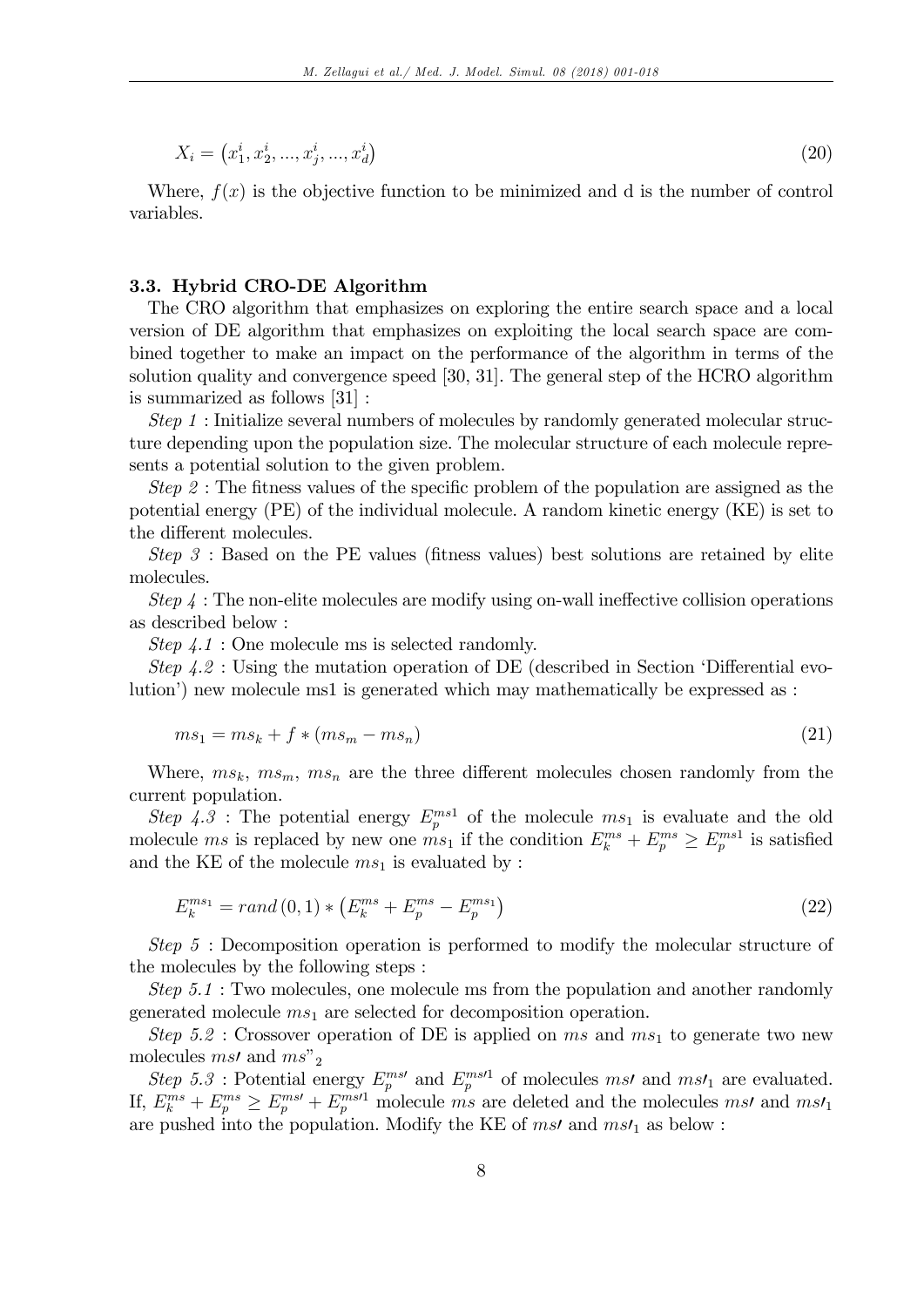$$
E_k^{ms'} = rand(0,1) * \left[E_k^{ms} + E_p^{ms} - \left(E_p^{ms'} - E_p^{ms'}\right)\right]
$$
\n(23)

$$
E_{k}^{ms_{1}'} = [1 - rand(0, 1)] * [E_{k}^{ms} + E_{p}^{ms} - (E_{p}^{ms'} + E_{p}^{ms_{1}'})] \qquad (24)
$$

Step  $\delta$ : Inter-molecular ineffective collisions are made to modify the molecular structure each molecule using the following steps :

Step 6.1 : Randomly select two molecules  $ms<sup>1</sup>$  and  $ms<sup>2</sup>$  from the population.

Step 6.2 : Two new molecules  $ms_1^1$  and  $ms_1^2$  are generated using crossover operation of DE by equation  $(18)$ .

Step 6.3 : Evaluate potential energy  $E_p^{ms1}$  and  $E_p^{ms2}$  of molecules  $ms_1^1$  and  $ms_1^2$  and replace molecules  $ms^1$  and  $ms^2$  by molecules  $ms_1^1$  and  $ms_1^2$ , respectively. The KE of the molecules  $ms<sup>1</sup>$  and  $ms<sup>2</sup>$  are evaluated using

$$
E_k^{ms_1^1} = rand(0,1) * \left[ \begin{array}{c} E_p^{ms_1^1} + E_k^{ms_1^1} + E_p^{ms_1^2} + E_k^{ms_1^2} \\ - \left( E_p^{ms_1^1} + E_p^{ms_1^2} \right) \end{array} \right] \tag{25}
$$

$$
E_k^{ms_1^1} = \left[1 - rand\left(0, 1\right)\right] * \begin{bmatrix} E_p^{ms_1^1} + E_k^{ms_1^1} + E_p^{ms_1^2} \\ + E_k^{ms_1^2} - \left(E_p^{ms_1^1} + E_p^{ms_1^2}\right) \end{bmatrix}
$$
\n
$$
(26)
$$

Step 7 : Synthesis collision operation are performed to update the molecular structure of the molecules using the following steps :

Step 7.1 : Two molecules  $ms<sup>1</sup>$  and  $ms<sup>2</sup>$  are randomly selected from the population set. Step 7.2 : Apply the conventional cross over operation of GA on  $ms^1$  and  $ms^2$  by considering them as parents' chromosomes and generate a child chromosome  $ms_1^1$ . 1

Step 7.3: Evaluate  $E_p^{ms1}$  of the molecule  $ms_1^1$ . The molecules  $ms_1^1$  and  $ms_1^2$  are omitted and the molecule  $ms_1^1$  is push into the population if  $E_k^{ms1} + E_p^{ms1} + E_k^{ms2} + E_p^{ms2} \ge E_p^{ms1}$ The KE of the new molecule  $ms_1^1$  is calculated using :

$$
E_k^{ms_1^1} = rand(0,1) * \left[E_k^{ms_1^1} + E_p^{ms_1^1} + E_k^{ms_2^2} + E_p^{ms_2^2} - E_p^{ms_1^1}\right]
$$
\n(27)

Step  $8:$  The feasibility of a problem solution is verified and the infeasible solutions are replaced by feasible solution set.

Step  $9$ : The updated molecules are sorted.

Step 10 : The best elite molecules are replaced by the worst molecule.

Step 11 : The processes of generating new molecules and selecting those with better function values are continued until the given stopping conditions are satisfied. The iteration process can be stopped after a fixed number of generations or when any significant improve improvement in the solution does not occur.

# 4. Case Study and Simulation Results

The optimization algorithms CRO, DE and hybrid CRO-DE are validated and tested on two systems, namely IEEE 4-bus and IEEE 6-bus models as shown in Figures 2.a and 2.b, respectively. The first case study consists of two power generators, four lines and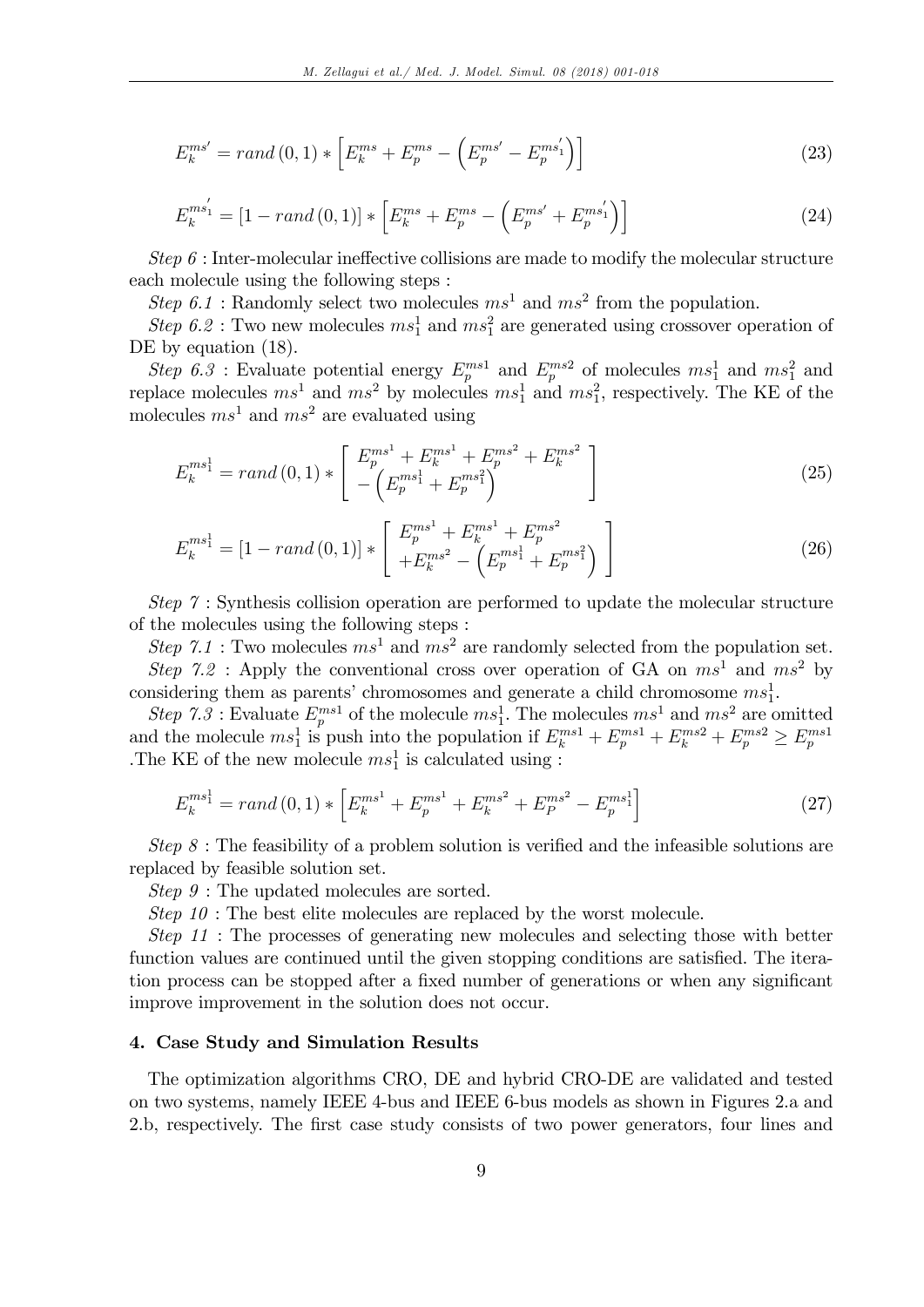eight IDMT directional overcurrent relays. The objective of the optimization problem in this case is to coordinate the settings of eight relays. Accordingly, there are 16 decision variables which are  $TDS<sup>1</sup>$  to  $TDS<sup>8</sup>$  and  $PS<sup>1</sup>$  to  $PS<sup>8</sup>$ . The second case study consists of three power generators, seven lines and fourteen directional overcurrent relays [15-23].

The objective of the optimization problem in this case is to coordinate the settings of fourteen relays. Accordingly, there are 28 decision variables which are  $TDS<sup>1</sup>$  to  $TDS<sup>14</sup>$ and  $PS<sup>1</sup>$  to  $PS<sup>14</sup>$ . CTI is selected to take the value of 0.30 sec in each of the studied cases.



Fig.  $2 - Case$  study systems : (a) IEEE 4-bus, (b) IEEE 6-bus.

For each case study, the values used for  $I_F$  and  $CT_{pr\_rating}$  are listed in Tables 2 and 3 such that the data related to  $T_{pri-far-bus}^i$  and  $T_{pri-far-bus}^j$  are shown in Table II, while the data related to  $T_{\text{backward}}^x$  and  $T_{\text{primary}}^y$  are shown in Table 2.

**Table**  $2 - I_F$  and  $CT_{pr-rating}$  for  $T_{pri\_cl\_in}^i$  and  $T_{pri\_far\_bus}^j$  in case study.

| $\mathbf{T}^i_{pri}$ cl in |                  |                                                  | $\mathbf{T}^{\jmath}$<br>pri far bus |                         |                         |
|----------------------------|------------------|--------------------------------------------------|--------------------------------------|-------------------------|-------------------------|
| $\mathbf{TDS}^i$           | $\mathbf{I}_F^i$ | $\overline{\mathbf{CT}}_{\mathit{pr\_rating}}^i$ | $\mathbf{TDS}^j$                     | $\mathbf{I}^{\jmath}_F$ | $CT_x^j$<br>$pr-rating$ |
| $\overline{TDS^1}$         | 20.32            | 0.4800                                           | $TDS^2$                              | 23.75                   | 0.4800                  |
| $TDS^2$                    | 88.85            | 0.4800                                           | $TDS^{\overline{1}}$                 | 12.48                   | 0.4800                  |
| $T\overline{DS^3}$         | 13.60            | 1.1789                                           | $TD\overline{S^4}$                   | 31.92                   | 1.1789                  |
| $TDS^4$                    | 116.81           | 1.1789                                           | $TDS^3$                              | 10.38                   | 1.1789                  |
| $TD\overline{S^5}$         | 116.70           | 1.5259                                           | $TDS^6$                              | 12.07                   | 1.5259                  |
| $TDS^6$                    | 16.67            | 1.5259                                           | $TDS^5$                              | 31.92                   | 1.5259                  |
| $TDS^7$                    | 71.70            | 1.2018                                           | $TDS^8$                              | 11.00                   | 1.2018                  |
| $TDS^8$                    | 19.27            | 1.2018                                           | $TDS^7$                              | 18.91                   | 1.2018                  |

 $(a)$ . IEEE 4-bus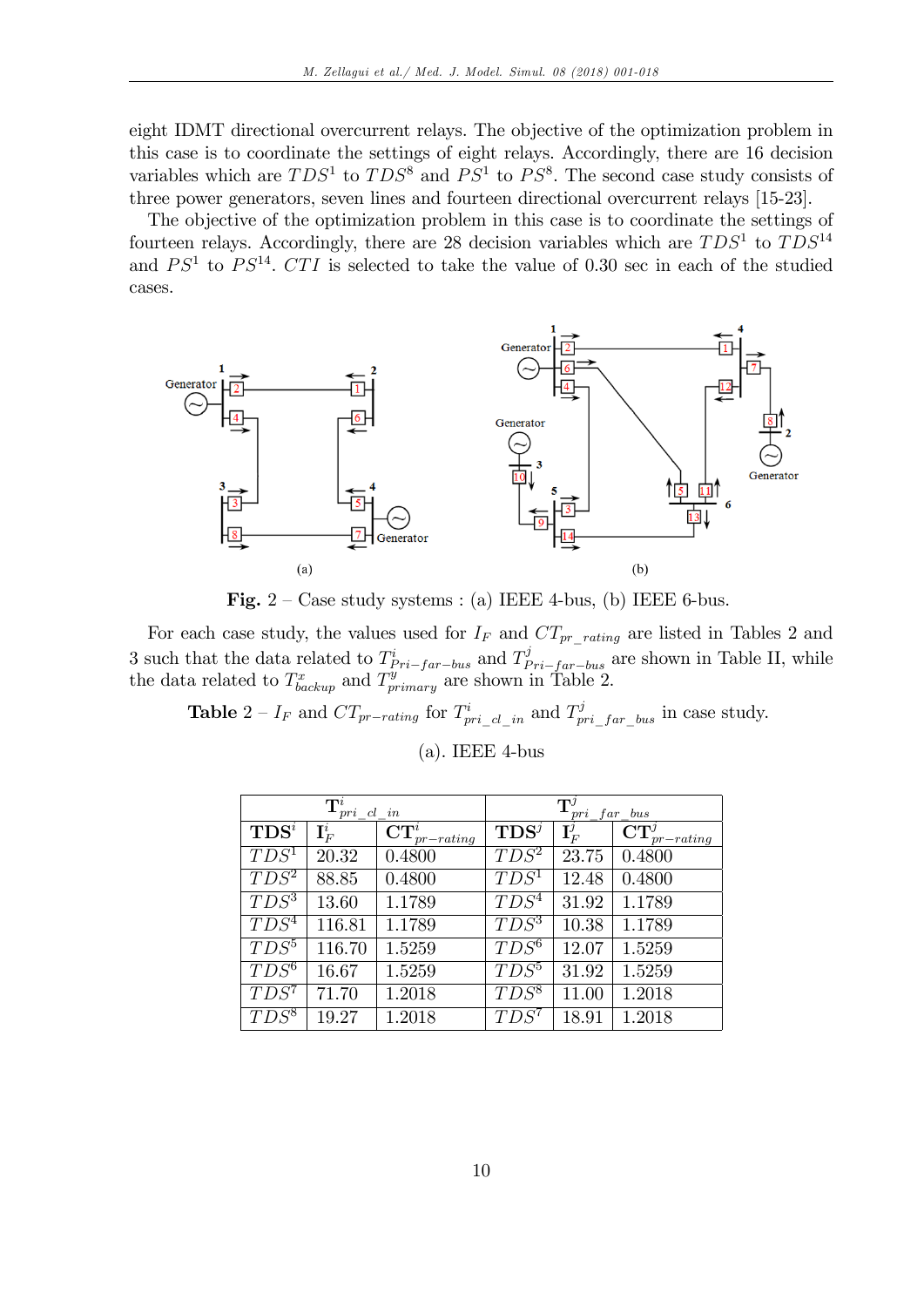|                       | $\overline{\mathbf{T}}_{pri\_cl\_in}^i$ |                                        |                    | $\overline{\mathrm{T}^j_{pri\_far\_bus}}$ |                                               |  |
|-----------------------|-----------------------------------------|----------------------------------------|--------------------|-------------------------------------------|-----------------------------------------------|--|
| $TDS^i$               | $\mathbf{I}_F^i$                        | $\overline{\mathbf{CT}}_{pr-rating}^i$ | $\mathbf{TDS}^j$   | $\mathbf{I}_F^j$                          | $\overline{\text{CT}^j_{\textit{pr-rating}}}$ |  |
| $T\overline{DS^1}$    | 2.5311                                  | 0.2585                                 | $T\overline{DS^2}$ | 5.9495                                    | 0.2585                                        |  |
| $TDS^2$               | 2.7376                                  | 0.2585                                 | $TDS^1$            | 5.3752                                    | 0.2585                                        |  |
| $TDS^3$               | 2.9723                                  | 0.4863                                 | $TDS^4$            | 6.6641                                    | 0.4863                                        |  |
| $TDS^4$               | 4.1477                                  | 0.4863                                 | $TDS^3$            | 4.5897                                    | 0.4863                                        |  |
| $T\overline{DS^5}$    | 1.9545                                  | 0.7138                                 | $\overline{TDS^6}$ | 6.2345                                    | 0.7138                                        |  |
| $TDS^6$               | 2.7678                                  | 0.7138                                 | $TDS^5$            | 4.2573                                    | 0.7138                                        |  |
| $TDS^7$               | 3.8423                                  | 1.7460                                 | $TD\overline{S^1}$ | 6.3694                                    | 1.7460                                        |  |
| $TDS^8$               | 5.6180                                  | 1.7460                                 | $TDS^2$            | 4.1783                                    | 1.7460                                        |  |
| $TD\overline{S^9}$    | 4.6538                                  | 1.0424                                 | $TDS^3$            | 3.8700                                    | 1.0424                                        |  |
| $TDS^{10}$            | 3.5261                                  | 1.0424                                 | $TDS^4$            | 5.2696                                    | 1.0424                                        |  |
| $TDS^{11}$            | 2.5840                                  | 0.7729                                 | $TDS^5$            | 6.1144                                    | 0.7729                                        |  |
| $TD\overline{S^{12}}$ | 3.8006                                  | 0.7729                                 | $TDS^6$            | 3.9005                                    | 0.7729                                        |  |
| $TDS^{13}$            | 2.4143                                  | 0.5879                                 | $TDS^1$            | 2.9011                                    | 0.5879                                        |  |
| $TDS^{14}$            | 5.3541                                  | 0.5879                                 | $TDS^2$            | 4.3350                                    | 0.5879                                        |  |

| $(b)$ . IEEE 6-bus |  |
|--------------------|--|
|--------------------|--|

**Table**  $3 - I_F$  and  $CT_{pr-rating}$  for  $T_{background}^x$  and  $T_{primary}^y$  in case study. (a). IEEE 4-bus

| $\mathbf{T}^x_{\textit{backup}}$ |                    |                                              | $\mathbf{T}^y$<br>pimary |                   |                                         |
|----------------------------------|--------------------|----------------------------------------------|--------------------------|-------------------|-----------------------------------------|
| Relay No.                        | $\mathbf{I}_{F^i}$ | $\widehat{\text{CT}}_{\frac{pr-rating}{}}^i$ | Relay No.                | $\mathbf{I}_{Fi}$ | $\mathbf{CT}^{\jmath}_-$<br>$pr-rating$ |
| 5                                | 20.32              | 1.5259                                       | 1                        | 20.32             | 0.4800                                  |
| 5                                | 12.48              | 1.5259                                       |                          | 12.48             | 0.4800                                  |
| 7                                | 13.61              | 1.2018                                       | 3                        | 13.61             | 1.1789                                  |
| 7                                | 10.38              | 1.2018                                       | 3                        | 10.38             | 1.1789                                  |
|                                  | 116.81             | 0.4800                                       | 4                        | 116.81            | 1.1789                                  |
| $\overline{2}$                   | 12.07              | 0.4800                                       | 6                        | 12.07             | 1.5259                                  |
| $\overline{2}$                   | 16.67              | 0.4800                                       | 6                        | 16.67             | 1.5259                                  |
| 4                                | 11.00              | 1.1789                                       | 8                        | 11.00             | 1.2018                                  |
| 4                                | 19.27              | 1.1789                                       | 8                        | 19.27             | 1.2018                                  |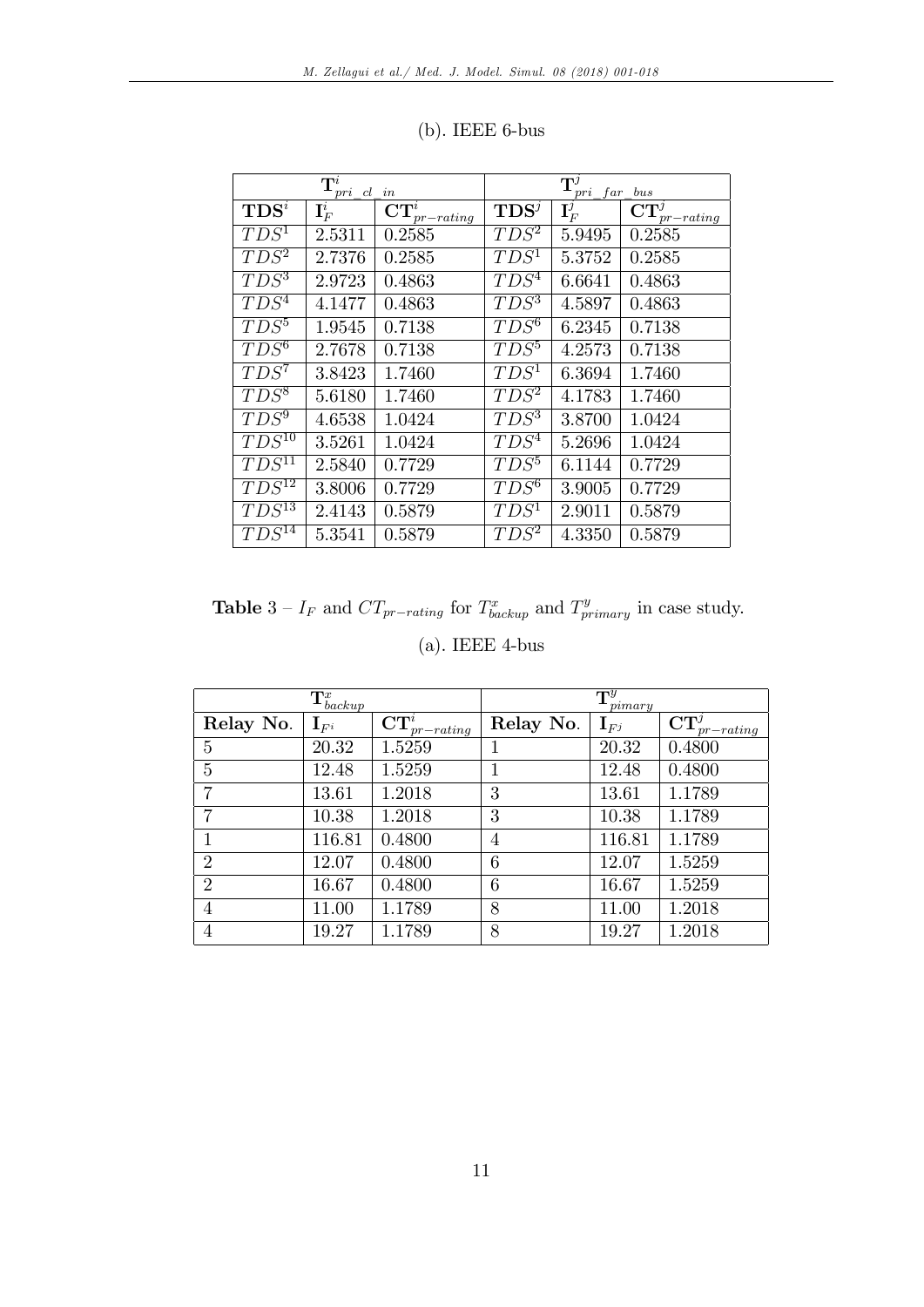| $\mathbf{T}^x_{\textit{backup}}$ |                     |                             | $\overline{\mathbf{T}^y_{pimary}}$ |                    |                             |
|----------------------------------|---------------------|-----------------------------|------------------------------------|--------------------|-----------------------------|
| Relay No.                        | $\mathbf{I}_{F^i}$  | $\mathbf{CT}^i_{pr-rating}$ | Relay No.                          | $\mathbf{I}_{F^i}$ | $\mathbf{CT}^j_{pr-rating}$ |
| 8                                | 4.0909              | 1.7460                      | $\mathbf{1}$                       | 5.3752             | 0.2585                      |
| 11                               | 1.2886              | 0.7729                      | $\overline{1}$                     | 5.3752             | 0.2585                      |
| 8                                | 2.9323              | 1.7460                      | $\mathbf{1}$                       | 2.5311             | 0.2585                      |
| $\overline{3}$                   | 0.6213              | 0.4863                      | $\overline{2}$                     | 2.7376             | 0.2585                      |
| $\overline{3}$                   | 1.6658              | 0.4863                      | $\overline{2}$                     | 5.9495             | 0.2585                      |
| $\overline{10}$                  | 0.0923              | 1.0424                      | $\overline{3}$                     | 4.5897             | 0.4863                      |
| 10                               | 2.5610              | 1.0424                      | $\overline{3}$                     | 2.9723             | 0.4863                      |
| 13                               | $\overline{1}.4995$ | 0.5879                      | $\overline{3}$                     | 4.5897             | 0.4863                      |
| $\mathbf{1}$                     | 0.8869              | 0.2585                      | $\overline{4}$                     | 4.1477             | 0.4863                      |
| $\mathbf{1}$                     | 1.5243              | 0.2585                      | $\overline{4}$                     | 6.6641             | 0.4863                      |
| 12                               | 2.5444              | 0.7729                      | $\overline{5}$                     | 4.2573             | 0.7138                      |
| 12                               | 1.4549              | 0.7729                      | $\overline{5}$                     | 1.9545             | 0.7138                      |
| 14                               | 1.7142              | 0.5879                      | $\overline{5}$                     | 4.2573             | 0.7138                      |
| $\overline{3}$                   | 1.4658              | 0.4863                      | 6                                  | 6.2345             | 0.7138                      |
| $\overline{3}$                   | 1.1231              | 0.4863                      | 6                                  | 6.2345             | 0.7138                      |
| $\overline{11}$                  | 2.1436              | 0.7729                      | $\overline{7}$                     | 4.1783             | 1.7460                      |
| $\overline{2}$                   | 2.0355              | 0.2585                      | $\overline{7}$                     | 4.1783             | 1.7460                      |
| 11                               | 1.9712              | 0.7729                      | $\overline{7}$                     | 3.8423             | 1.7460                      |
| $\overline{2}$                   | 1.8718              | 0.2585                      | $\overline{7}$                     | 3.8423             | 1.7460                      |
| 13                               | 1.8321              | 0.5879                      | 9                                  | 5.2696             | 1.0424                      |
| $\overline{4}$                   | 3.4386              | 0.4863                      | $\overline{9}$                     | 5.2696             | 1.0424                      |
| 13                               | 1.6180              | 0.5879                      | 9                                  | 4.6538             | 1.0424                      |
| $\overline{4}$                   | 3.0368              | 0.4863                      | 9                                  | 4.6538             | 1.0424                      |
| 14                               | 2.0871              | 0.5879                      | 11                                 | 3.9005             | 0.7729                      |
| $\overline{6}$                   | 1.8138              | 0.7138                      | 11                                 | 3.9005             | 0.7729                      |
| $\overline{14}$                  | 1.4744              | 0.5879                      | $\overline{11}$                    | 2.5840             | 0.7729                      |
| $\overline{6}$                   | 1.1099              | 0.7138                      | 11                                 | 2.5840             | 0.7729                      |
| $\overline{8}$                   | 3.3286              | 1.7460                      | 12                                 | 3.8006             | 0.7729                      |
| $\overline{2}$                   | 0.4734              | 0.2585                      | $\overline{12}$                    | 3.8006             | 0.7729                      |
| 8                                | 4.5736              | 1.7460                      | 12                                 | 6.1144             | 0.7729                      |
| $\overline{2}$                   | 1.5432              | 0.2585                      | 12                                 | 6.1144             | 0.7729                      |
| 12                               | 2.7269              | 0.7729                      | 13                                 | 4.3350             | 0.5879                      |
| 6                                | 1.6085              | 0.7138                      | 13                                 | 4.3350             | 0.5879                      |
| 12                               | 1.8360              | 0.7729                      | 13                                 | 2.4143             | 0.5879                      |
| 10                               | 2.0260              | 1.0424                      | 14                                 | 2.9011             | 0.5879                      |
| $\overline{4}$                   | 0.8757              | 0.4863                      | 14                                 | 2.9011             | 0.5879                      |
| 10                               | 2.7784              | 1.0424                      | 14                                 | 5.3541             | 0.5879                      |
| $\overline{4}$                   | 2.5823              | 0.4863                      | 14                                 | 5.3541             | 0.5879                      |

# (b). IEEE 6-bus

Further details on the values of the parameters used for each of the proposed algorithm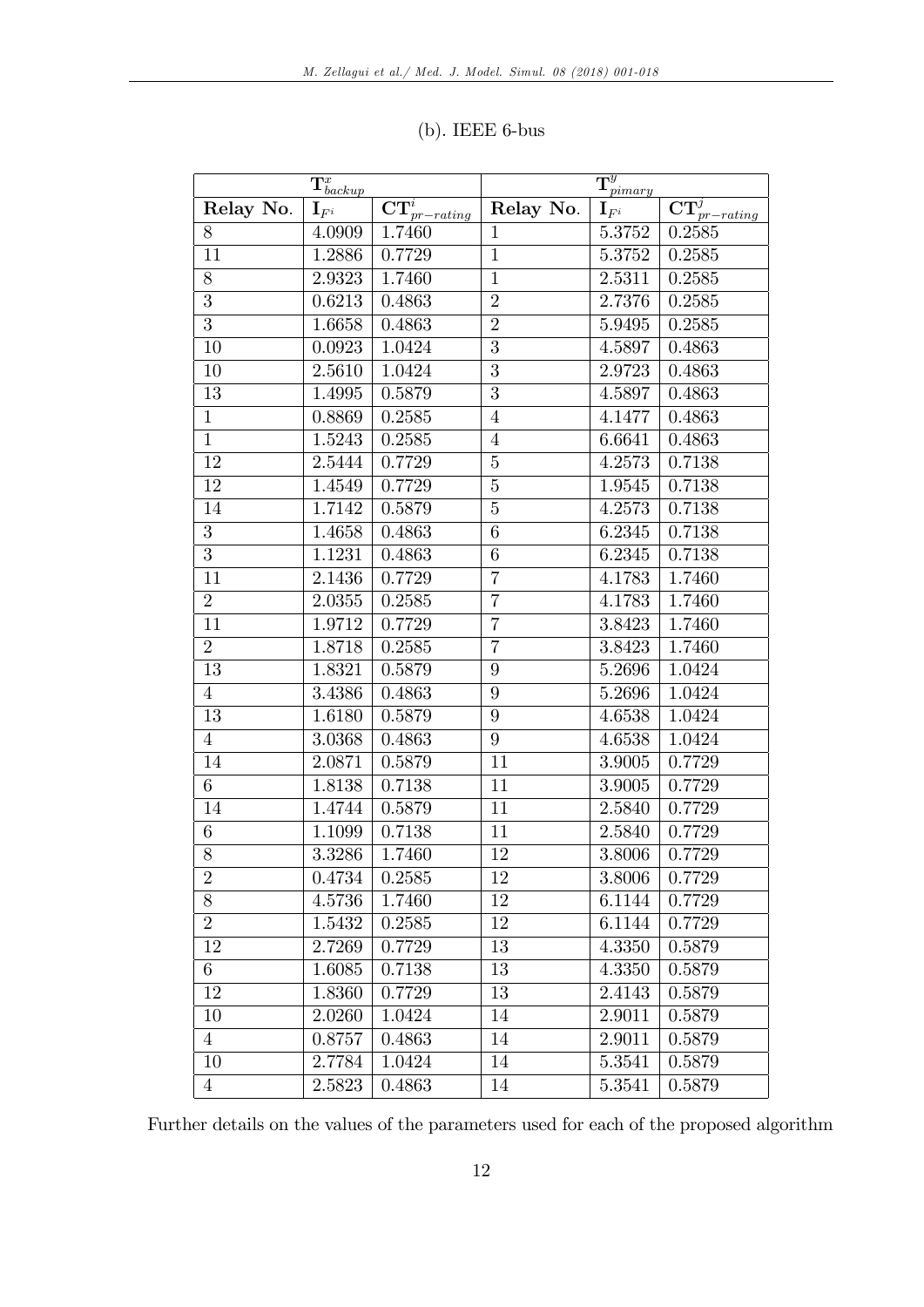CRO-DE are mentioned in the Appendix.

# 4.1. Simulation Results and Comparison

Figures 3.a and 3.b represent the convergence characteristics of the hybrid CRO-DE optimization algorithm when applied to complex power systems IEEE 4-bus and IEEE 6-bus systems, respectively.



Fig.  $3$  – Convergence characteristics of CRO-DE in case study : (a) IEEE 4-bus, (b) IEEE 6-bus.

# 4.2. Optimal Relay Settings

The new optimal relays settings  $(TDS$  and  $PS)$  for each relay in the two studied cases are obtained using hybrid CRO-DE algorithms and presented in Table 4.

**Table**  $4$  – Optimal relays settings.

| Relay No.      | <b>TDS</b> | <b>PS</b> |
|----------------|------------|-----------|
| $\mathbf{1}$   | 0.0371     | 1.4582    |
| $\overline{2}$ | 0.2414     | 1.6151    |
| 3              | 0.0460     | 1.3322    |
| 4              | 0.1730     | 1.6172    |
| 5              | 0.1323     | 1.6174    |
| 6              | 0.0567     | 1.4304    |
| 7              | 0.1542     | 1.7165    |
| 8              | 0.0523     | 1.4311    |

(a). IEEE 4-bus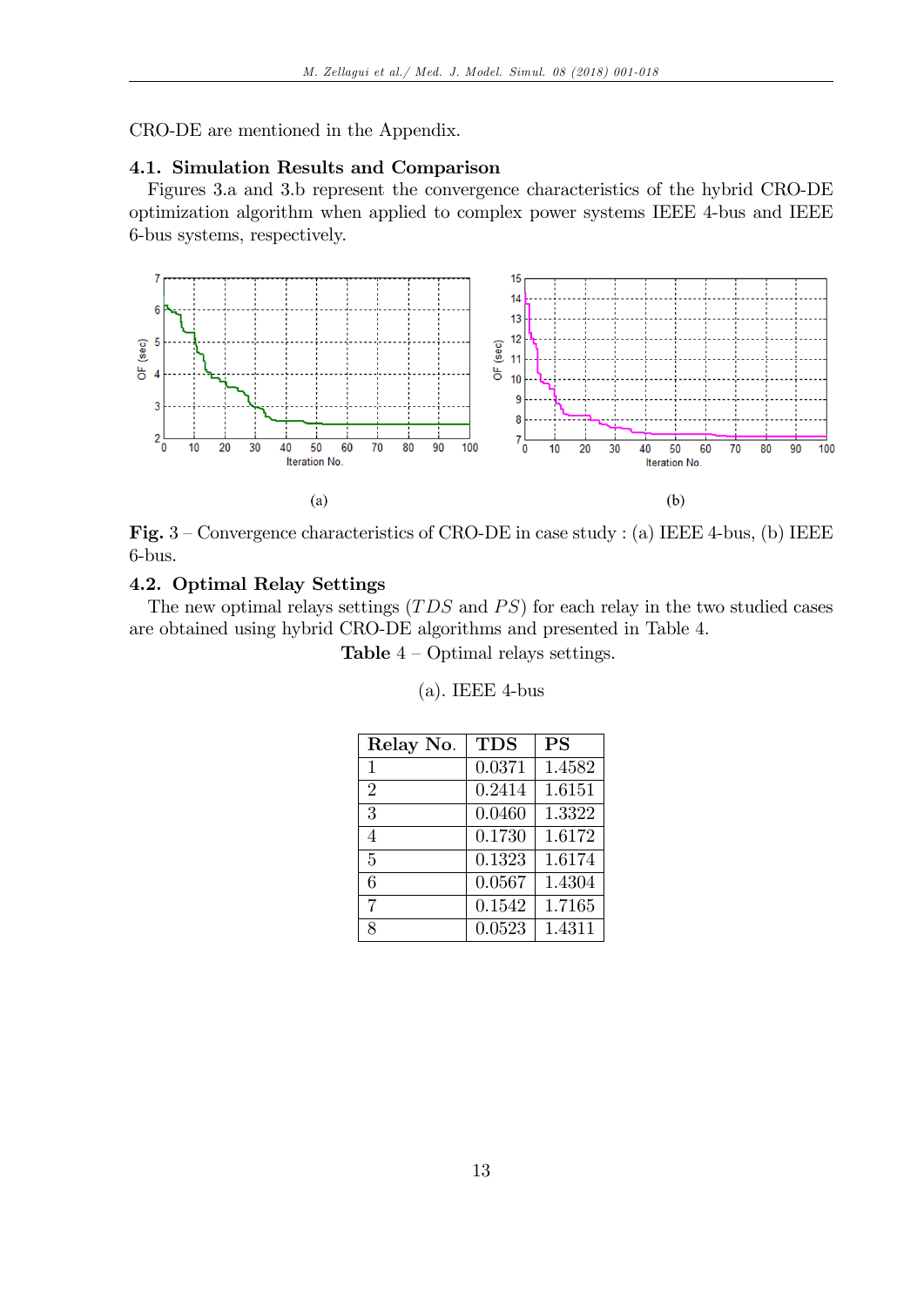| Relay No.      | <b>TDS</b> | <b>PS</b> |
|----------------|------------|-----------|
| $\mathbf 1$    | 0.4137     | 0.4767    |
| $\overline{2}$ | 0.7523     | 0.4711    |
| 3              | 0.3853     | 0.4145    |
| 4              | 0.4462     | 0.4767    |
| 5              | 0.2123     | 0.4112    |
| 6              | 0.4112     | 0.3476    |
| $\overline{7}$ | 0.2041     | 0.4120    |
| 8              | 0.2176     | 0.4134    |
| 9              | 0.3011     | 0.3176    |
| 10             | 0.2245     | 0.4701    |
| 11             | 0.2612     | 0.4622    |
| 12             | 0.1039     | 0.4721    |
| 13             | 0.2133     | 0.4542    |
| 14             | 0.2712     | 0.3071    |

#### (b). IEEE 6-bus

#### 4.3. Optimal CTI

Optimal CT I, between the backup and primary overcurrent relays, is calculated using the obtained optimum values of  $TDS$  and  $PS$  for each of the two studied cases when using MDEA, TLBO algorithms, and hybrid CRO-DE optimization algorithm, as shown in Table 5.

From Table 5, it is observed that hybrid CRO-DE optimization algorithm generally gives minimum CTI values when compared with those obtained when using other optimization algorithms.

Table  $5 - Optimal$  CTI value.

| 21. I | <b>IEEE</b> 4-bus |  |
|-------|-------------------|--|
|-------|-------------------|--|

|                | Relay No. | MDEA[4] | <b>TLBO</b> [14] | $CRO - DE$ |
|----------------|-----------|---------|------------------|------------|
|                |           | 0.3001  | 0.5318           | 0.3012     |
| $\overline{2}$ | 6         | 0.3482  | 0.6439           | 0.3116     |
| $\overline{2}$ | 6         | 0.2990  | 0.6004           | 0.3242     |
| 4              | 8         | 0.3972  | 0.5105           | 0.3225     |
| 4              | 8         | 0.2996  | 0.4327           | 0.3137     |
| 5              | 1         | 0.2995  | 0.3003           | 0.3043     |
| 5              | 1         | 0.4008  | 0.3562           | 0.3271     |
| 7              | 3         | 0.2993  | 0.3551           | 0.3158     |
|                | 3         | 0.3491  | 0.3826           | 0.3102     |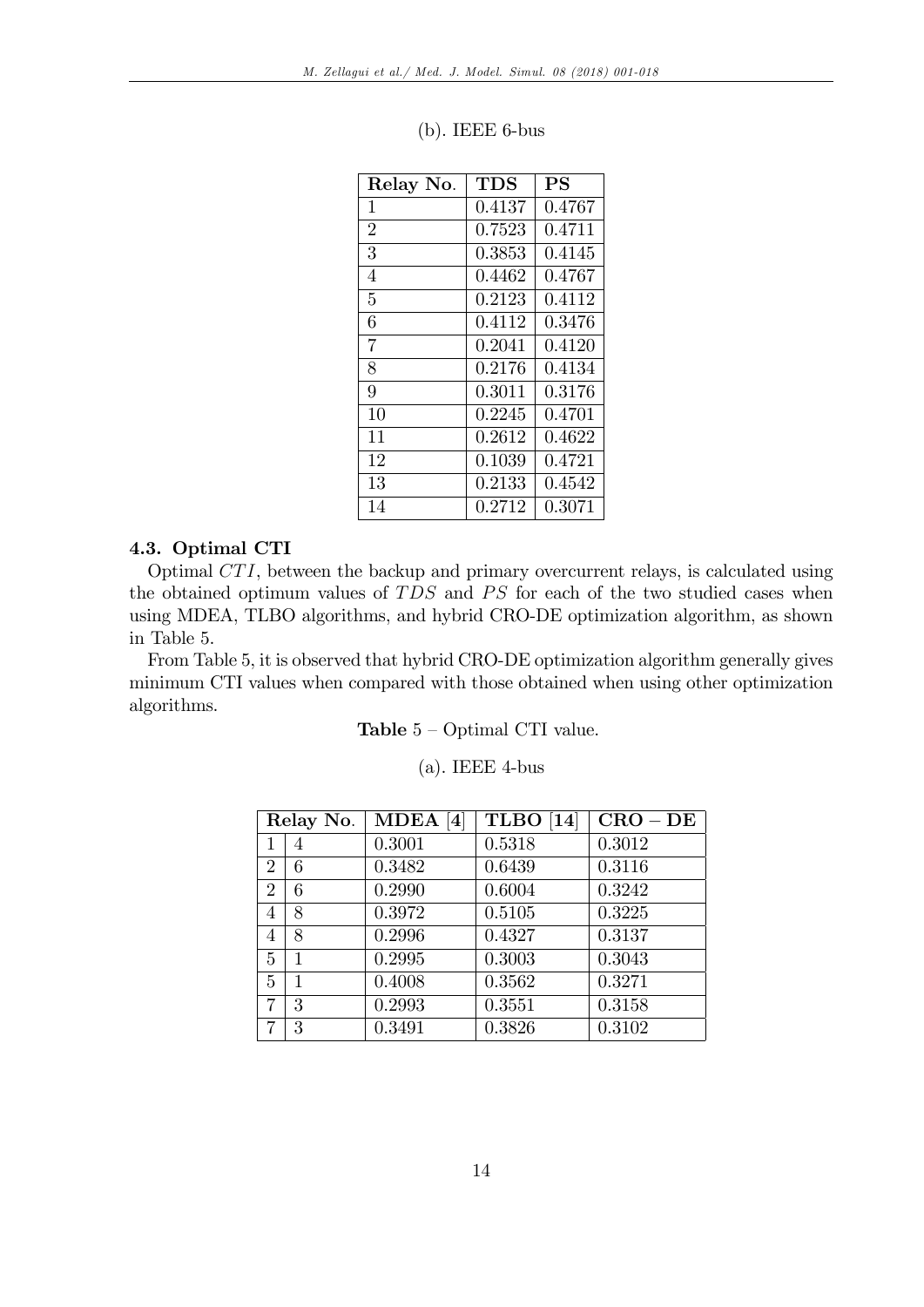| Relay No.      |                | $MDEA$ [4] | <b>TLBO</b> [14]<br>$CRO - DE$ |        |
|----------------|----------------|------------|--------------------------------|--------|
| 8              | 1              | 0.2881     | 2.1885                         | 0.3181 |
| 11             | $\mathbf{1}$   | 4.0293     | 1.5348                         | 0.3185 |
| 8              | $\overline{1}$ | 0.8068     | 3.2497                         | 0.3777 |
| 3              | $\overline{2}$ | 1669.6     | 2.2012                         | 0.3266 |
| $\overline{3}$ | $\overline{2}$ | 0.1999     | 0.4382                         | 0.3779 |
| 10             | 3              | $-0.1812$  | 0.4182                         | 0.3728 |
| 10             | 3              | 0.3780     | 1.2362                         | 0.3025 |
| 13             | 3              | 0.3003     | 0.3079                         | 0.3278 |
| $\mathbf{1}$   | $\overline{4}$ | 0.4583     | 0.8437                         | 0.3183 |
| $\mathbf{1}$   | $\overline{4}$ | 0.1998     | 0.5170                         | 0.4194 |
| 12             | 5              | 0.2257     | 0.9375                         | 0.3196 |
| 12             | $\overline{5}$ | 0.8392     | 1.5253                         | 0.3075 |
| 14             | $\overline{5}$ | 0.5192     | 1.1805                         | 0.3472 |
| 3              | 6              | 0.5781     | 0.5510                         | 0.3177 |
| $\overline{3}$ | 6              | 0.3479     | 0.3001                         | 0.3076 |
| 11             | $\overline{7}$ | 0.2001     | 1.3738                         | 0.3171 |
| $\overline{2}$ | $\overline{7}$ | 0.2380     | 0.9828                         | 0.3297 |
| 11             | $\overline{7}$ | 0.2371     | 1.4725                         | 0.3003 |
| $\overline{2}$ | $\overline{7}$ | 0.2000     | 1.0195                         | 0.3010 |

# (b). IEEE 6-bus

# 4.4. Comparing Results

Table 6 presents the minimum values of the objective function which are obtained when using hybrid CRO-DE algorithm for each case study. It also shows the published results of the minimum objective function values for other optimization algorithms.

**Table**  $6$  – Objective function comparison for case study.

(a). IEEE 4-bus (b). IEEE 6-bus

| Algorithm                     | $OF$ (sec) | Algorithm      | $OF$ (see |
|-------------------------------|------------|----------------|-----------|
| TLBO [14]                     | 5.5890     | TLBO [14]      | 23.7878   |
| $\overline{\text{MDE}}$ A [4] | 3.6674     | $CDEA$ [15]    | 10.6272   |
| $CDEA$ [15]                   | 3.6774     | $MDEA$ [4]     | 10.3514   |
| $PSO-DE$ [23]                 | 3.4293     | BFOA-PSO [22]  | 9.4371    |
| $IA-PSO[21]$                  | 3.1239     | $PSO-DE$ [23]  | 9.2671    |
| BFOA-PSO [22]                 | 3.1129     | $IA-PSO[21]$   | 7.6722    |
| <b>CROA-DE</b>                | 2.9731     | <b>CROA-DE</b> | 7.1463    |

| Algorithm                       | $OF$ (sec) | Algorithm                       | $OF$ (sec) |
|---------------------------------|------------|---------------------------------|------------|
| TLBO [14]                       | 5.5890     | TLBO [14]                       | 23.7878    |
| MDEA <sup>[4]</sup>             | 3.6674     | CDEA $[15]$                     | 10.6272    |
| CDEA $[15]$                     | 3.6774     | $MDEA$ [4]                      | 10.3514    |
| $\overline{\text{PSO-DE}}$ [23] | 3.4293     | BFOA-PSO [22]                   | 9.4371     |
| $\overline{\text{IA-PSO}}$ [21] | 3.1239     | $\overline{\text{PSO-DE}}$ [23] | 9.2671     |
| BFOA-PSO [22]                   | 3.1129     | $IA-PSO[21]$                    | 7.6722     |
| <b>CROA-DE</b>                  | 2.9731     | <b>CROA-DE</b>                  | 7.1463     |

When comparing the objective function values given in Table 6, it can be seen that proposed hybrid CRO-DE algorithm suggested algorithm gives better performance and offers the best solution. This is represented in providing the minimum objective function value when compared with those results obtained when using other optimization algo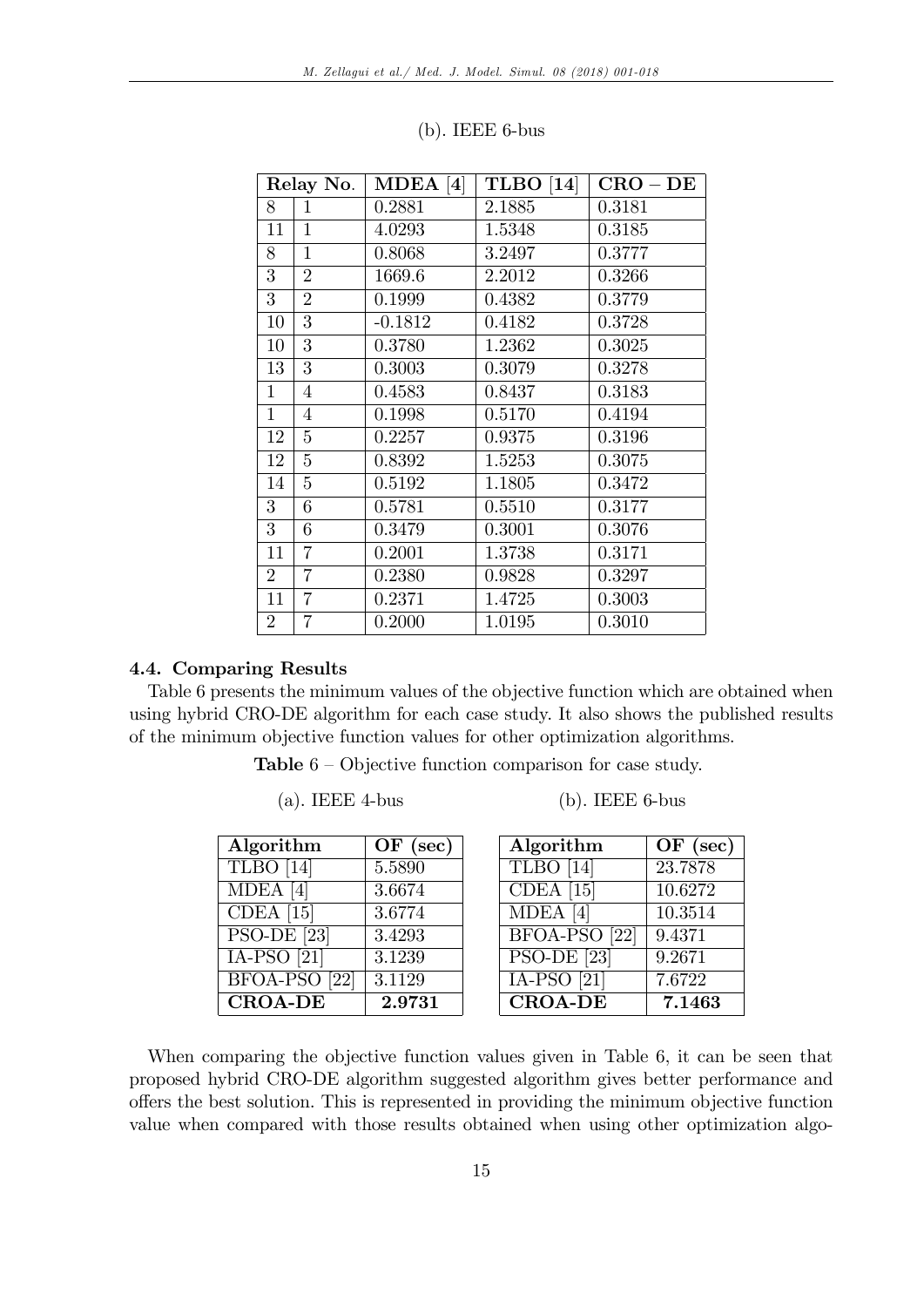rithms. This proves the validity of the proposed hybrid algorithm in relays coordination for complex power systems.

## 5. Conclusion

In this paper, hybrid global optimization algorithm, namely CRO-DE algorithm, was presented to solve the coordination problem of directional overcurrent relays. The proposed global optimization algorithm was validated and tested on two complex power system models.

Though the three algorithms showed better results than those obtained in literature for other optimization algorithms, such as TLBO, CDEA and MDEA, robustness and feasibility of hybrid CRO-DE algorithm were clearly observed in the obtained results. Based on the obtained simulation results, CRO-DE in particular proved its superiority in providing the minimum operating time  $T$  of relays at a fast convergence rate as well as securing minimum coordination time interval between primary and backup relays in complex power systems.

This was achieved through finding the optimum settings relays TDS and PS values of each relay. The advantages encountered when using hybrid CRO-DE algorithm are attributed to its hybrid nature which combines the immune information processing mechanism and the particle swarm optimization algorithm to achieve better and fast solution. Therefore, it is recommended to use the proposed hybrid CRO-DE algorithm as an efficient hybrid optimization algorithm in the coordination of directional overcurrent relays.

# REFERENCES

- [1] D. Birla, R.P. Maheshwari, and H.O. Gupta, "An Approach to Tackle the Threat of Sympathy Trips in Directional Overcurrent Relay Coordinationî, IEEE Transactions on Power Delivery, Vol. 22, No. 2, pp. 851-858, 2007.
- [2] J.A. Sueiro, E. Diaz-Dorado, E. Míguez, and J. Cidrás, "Coordination of Directional Overcurrent Relay using Evolutionary Algorithm and Linear Programmingî, International Journal of Electrical Power and Energy Systems, Vol. 42, pp. 299-305, 2012.
- [3] R. Thangaraj, T. R. Chelliah, and M. Pant, "Overcurrent Relay Coordination by Differential Evolution Algorithmî, IEEE International Conference on Power Electronics, Drives and Energy Systems, India, December 16-19, 2012.
- [4] R. Thangaraj, M. Pant, and K. Deep, "Optimal Coordination of Overcurrent Relays using Modified Differential Evolution Algorithms", Engineering Applications of Artificial Intelligence, Vol. 23, pp. 820-829, 2010.
- [5] M. Mohseni, A. Afroomand, and F. Mohsenipour, "Optimum Coordination of Overcurrent Relays Using SADE Algorithmî, 16th IEEE Conference on Electrical Power Distribution Networks, Bandar Abbas, Iran, 19-20 April, 2011.
- [6] M.R. Asadi, and S.M. Kouhsari, "Optimal Overcurrent Relays Coordination using Particle Swarm Optimization Algorithm , IEEE/PES Power Systems Conference and Exposition, Seattle, USA, 15-18 March, 2009.
- [7] H. Zeineldin, E. El-Saadany, and M. Salama, "Optimal Coordination of Overcurrent Relays using a Modified Particle Swarm Optimization", Electrical Power Systems Research, Vol. 76, No. 11, pp. 988-995, 2006.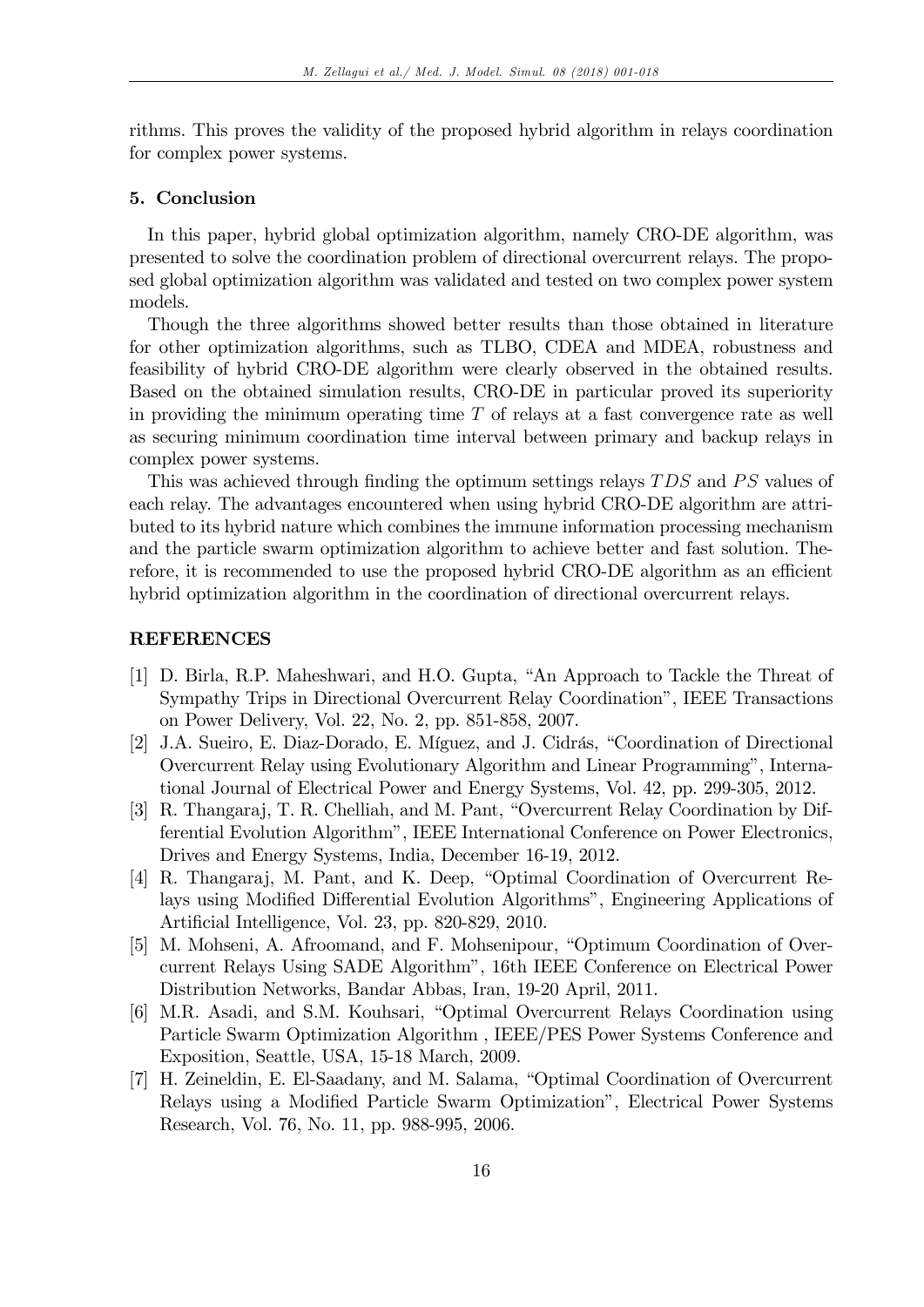- [8] M.M. Mansour, S.F. Mekhamer, and N.E.S. El-Kharbawe, "A Modified Particle Swarm Optimizer for the Coordination of Directional Overcurrent Relaysî, IEEE Transactions on Power Delivery, Vol. 22, No. 3, pp. 1400-1410, 2007.
- [9] H. Leite, J. Barros, and V. Miranda, "The Evolutionary Algorithm EPSO to Coordinate Directional Overcurrent Relays", 10th IET International Conference on Developments in Power System Protection, Manchester, United Kingdom, March 29 - April 1, 2010.
- [10] A. Fetanat, G. Shafipour, and F. Ghanatir, "Box-Muller Harmony Search Algorithm for Optimal Coordination of Directional Overcurrent Relays in Power Systemî, Scientific Research and Essays, Vol. 6, No. 19, pp. 4079-4090, 2011.
- [11] J. Moirangthem, S.S. Dash, and R. Ramaswami, "Zero-one Integer Programming Approach to Determine the Minimum Break Point Set in Multi-loop and Parallel Networks", Journal of Electrical Engineering & Technology, Vol. 7, No. 2, pp. 151-156, 2012.
- $[12]$ M. Singh, B. K. Panigrahi, and R. Mukherjee, "Optimum Coordination of Overcurrent Relays using CMA-ES Algorithmî, IEEE International Conference on Power Electronics, Drives and Energy Systems, Bengaluru, India, 16-19 December, 2012.
- [13] T. Amraee, "Coordination of Directional Overcurrent Relays Using Seeker Algorithmî, IEEE Transactions on Power Delivery, Vol. 27, pp. 1415-1422, 2012.
- [14] M. Singh, B.K. Panigrahi, A.R. Abhyankar, "Optimal Coordination of Directional Overcurrent Relays using Teaching Learning-Based Optimization (TLBO) Algorithmî, International Journal of Electrical Power and Energy Systems, Vol. 50, pp. 33-41, 2013.
- [15] T. R. Chelliah, R. Thangaraj, S. Allamsetty, and M. Pant, "Coordination of Directional Overcurrent Relays using Opposition based Chaotic Differential Evolution Algorithmî, International Journal of Electrical Power and Energy Systems, Vol. 55, pp. 341-350, 2014.
- [16] M. Singh, B.K. Panigrahi, A.R. Abhyankar, and S. Das, "Optimal Coordination of Directional Over-current Relays using Informative Differential Evolution Algorithm<sup>n</sup>, Journal of Computational Science, Vol. 5, pp. 269-276, 2014.
- $[17]$ R. Benabid, M. Zellagui, A. Chaghi, and M. Boudour, "Application of Firefly Algorithm for Optimal Directional Overcurrent Relays Coordination in the Presence of IFCLî, International Journal of Intelligent Systems and Applications, Vol. 6, No. 2, pp. 44-53, 2014.
- [18] M. Zellagui, and A. Chaghi, "Application KHA for Optimal Coordination of Directional Overcurrent Relays in the Presence Multi GCSC", ACTA Technica Corviniensis, Tome VIII, pp. 61-67, 2015.
- [19] Z. Moravej, F. Adelnia, and F. Abbasi, "Optimal Coordination of Directional Overcurrent Relays using NSGA-IIî, Electric Power Systems Research, Vol. 119, pp. 228-236, 2015.
- [20] M. Zellagui, R. Benabid, M. Boudour, and A. Chaghi, "Optimal Overcurrent Relays" Coordination in the Presence Multi TCSC on Power Systems Using BBO Algorithmî, International Journal Intelligent Systems and Applications, Vol. 7, No. 2, pp. 13-20, 2015.
- $[21]$ M. Zellagui, and H.A. Hassan, "A Hybrid Optimization Algorithm (IA-PSO) for Op-